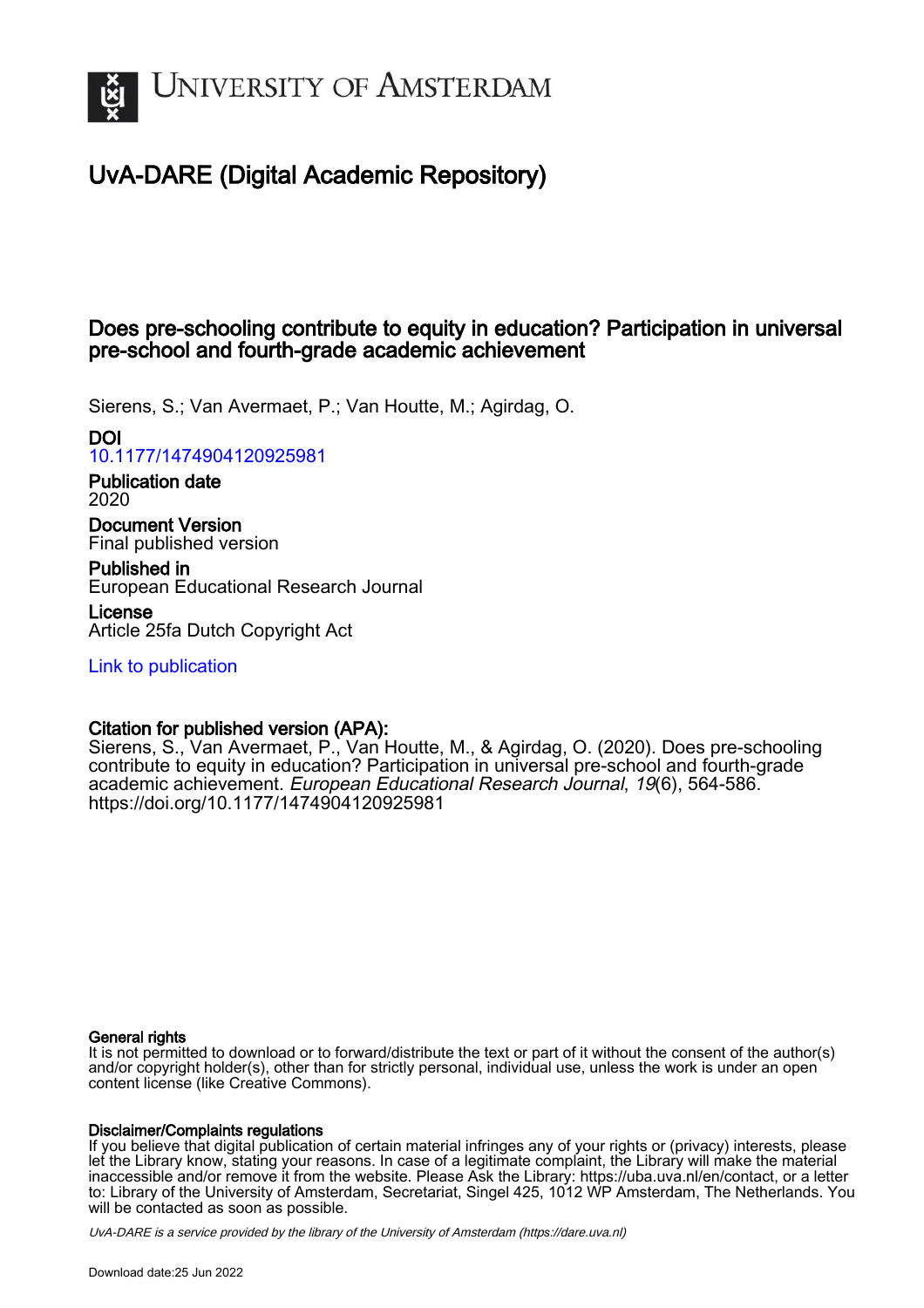*General submission*

**Does pre-schooling contribute to equity in education? Participation in universal pre-school and fourthgrade academic achievement**

https://doi.org/10.1177/1474904120925981 *European Educational Research Journal* 2020, Vol. 19(6) 564–586 © The Author(s) 2020 Article reuse guidelines: [sagepub.com/journals-permissions](https://uk.sagepub.com/en-gb/journals-permissions) [journals.sagepub.com/home/eer](https://journals.sagepub.com/home/eer)



**Sven Sierens Piet Van Avermaet** Linguistics Department, Ghent University, Belgium

# **Mieke Van Houtte**

Department of Sociology, Ghent University, Belgium

# **Orhan Agirdag**

Laboratory for Education and Society, University of Leuven, Belgium; Department of Educational Sciences, University of Amsterdam, the Netherlands

#### **Abstract**

The assumption that (early) attendance of universal pre-school enhances the future academic performance of pupils with lower socio-economic and/or immigrant backgrounds underlies many education policies in Europe. The purpose of this study is to assess this assumption for Flanders – a case characterised by near-general enrolment and a 'schoolified' approach to preschool education. We investigated general and equity benefits of pre-school duration regarding academic outcomes in fourth grade, analysing quantitative data from a survey of 1761 pupils. First, multilevel regression analysis showed that pre-school duration was significantly yet weakly related to standardised test scores in science but not in reading. Second, pre-school duration moderately mitigated the relation between parental socio-economic status (SES) and reading outcomes. Third, the relation between pre-school duration and science/reading achievement did not vary significantly across immigrant and linguistic backgrounds. Altogether, these findings indicate a relationship between pre-school participation and short-term academic achievement that is mixed in terms of cognitive task and pupil backgrounds. The result that attending preschool seems to counter the disparity in reading outcomes between low-SES and high-SES pupils is consistent with existing evidence.

**Corresponding author:** Sven Sierens, Centre for Diversity & Learning, Linguistics Department, Ghent University, Sint-Pietersnieuwstraat 49, Gent, B-9000, Belgium. Email: [sven.sierens@ugent.be](mailto:sven.sierens@ugent.be)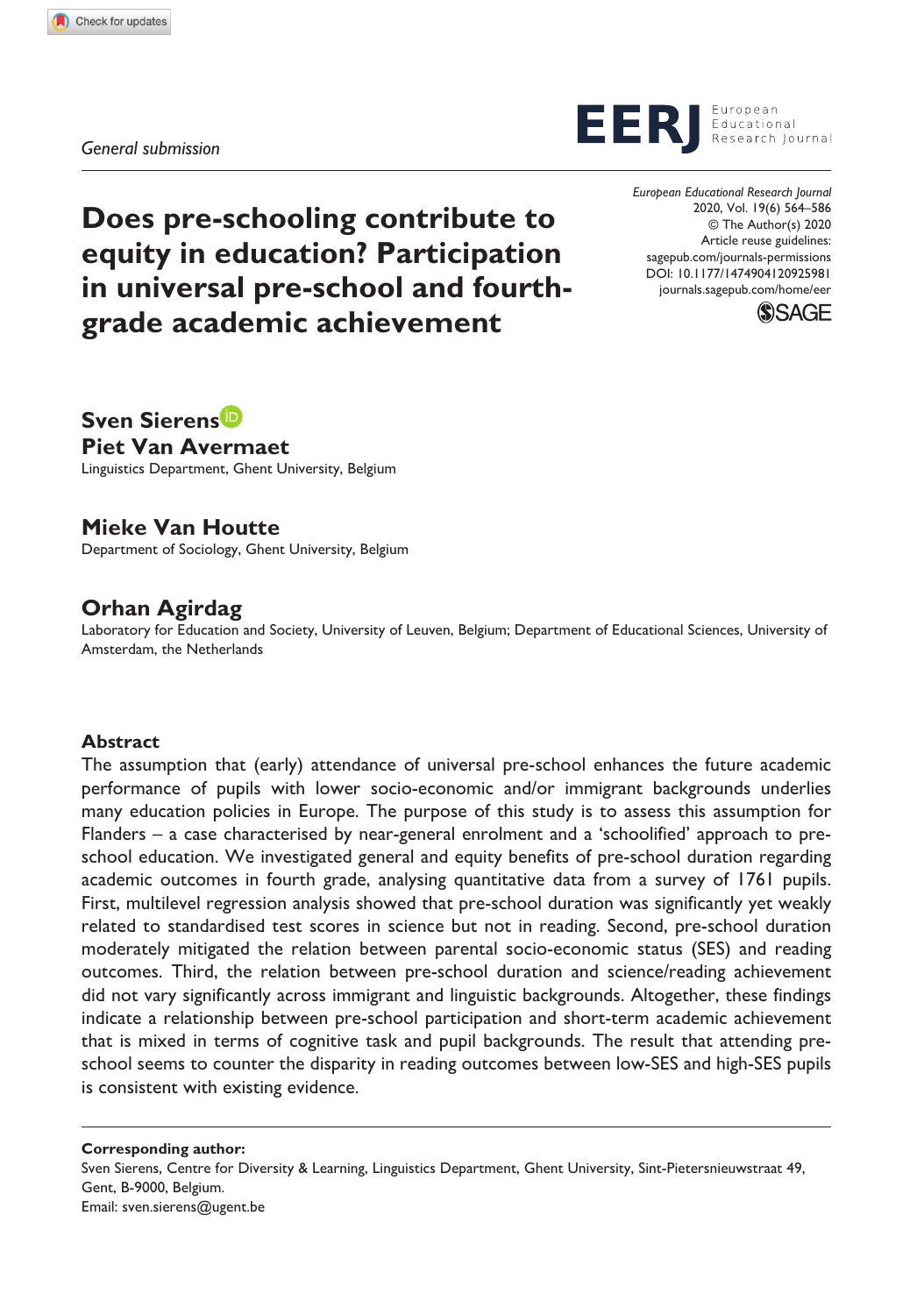#### **Keywords**

Universal pre-school, duration, benefits, equity, academic achievement, primary education

### **Introduction**

The purpose of the present study is to examine the relationship between participation in universal pre-school and academic achievement in primary education in one European context, Flanders – the Dutch-speaking part of Belgium. Here, the term *pre-school* comprises all types of early childhood education and care (ECEC) for children between the age of two and the age they enter school. Consecutive Flemish education ministers have claimed that early pre-school entry and maximising attendance of children with an immigrant background and/or lower socio-economic status (SES) will boost their subsequent school success (Crevits, 2014; Smet, 2009; Vandenbroucke, 2007). Indeed, syntheses of research into the advantages of a variety of ECEC programmes show that positive effects tend to be stronger when children start pre-school earlier or stay longer (Burger, 2010; Hattie, 2009; Leseman, 2002). However, for certain groups of disadvantaged children, simply increasing the amount of pre-school attendance may not by itself secure higher academic achievement. In addition, the international evidence for the equity benefits of *universal* pre-school, which is available to all children irrespective of background, concerning academic outcomes is relatively uneven (Ruhm and Waldfogel, 2011).

In the Flemish case, little is documented about the relationship between pre-school participation and academic outcomes. A recent analysis of administrative data by the Education Ministry has filled in some of the knowledge gaps about the relationship between academic achievement in primary education and pre-school attendance (DOV, 2016). However, it is limited by its use of nationality as a proxy for immigrant status and grade retention being an inadequate achievement measure. The Programme for International Student Assessment (PISA) provides some additional data on the relationship between pre-school participation and academic outcomes of 15-year-old Belgian students (OECD, 2010, 2011, 2013). By using data from a retrospective study in Flemish primary education, we examine the relationship between pre-school duration and short-term academic achievement. *Short-term* refers to primary education, *immediate* to pre-school, *medium-term* to secondary and *long-term* to further education or adulthood.

The contribution of this study to the international research is its focus on an education system in a European sub-state where near-general levels of pre-school enrolment are attained for the general student population, which is becoming increasingly ethno-linguistically diverse (Van Der Wildt et al., 2017). In addition to this, Flemish pre-school education is characterised by a 'schoolified' pedagogical approach focusing on formal learning rather than care (Van Laere, 2017). The principal questions are whether or not such conditions allow for narrowing achievement gaps in future educational performance, and whether the inclusion in pre-school of all children from an early age is an effective strategy to that end (Green and Mostafa, 2011). Our study also provides new data regarding the under-researched potential benefits of universal pre-school participation for immigrant and minority-language pupils. Finally, this study has the advantage over previous Flemish research on primary education that it includes academic test measures as outcome and a broader range of pupil background variables.

#### **Literature review**

#### *Theoretical tenets*

The relationship between pre-school education and cognitive/academic development is based on three theoretical tenets. The first – neuro-psychological – tenet relies on the *sensitive periods* framework.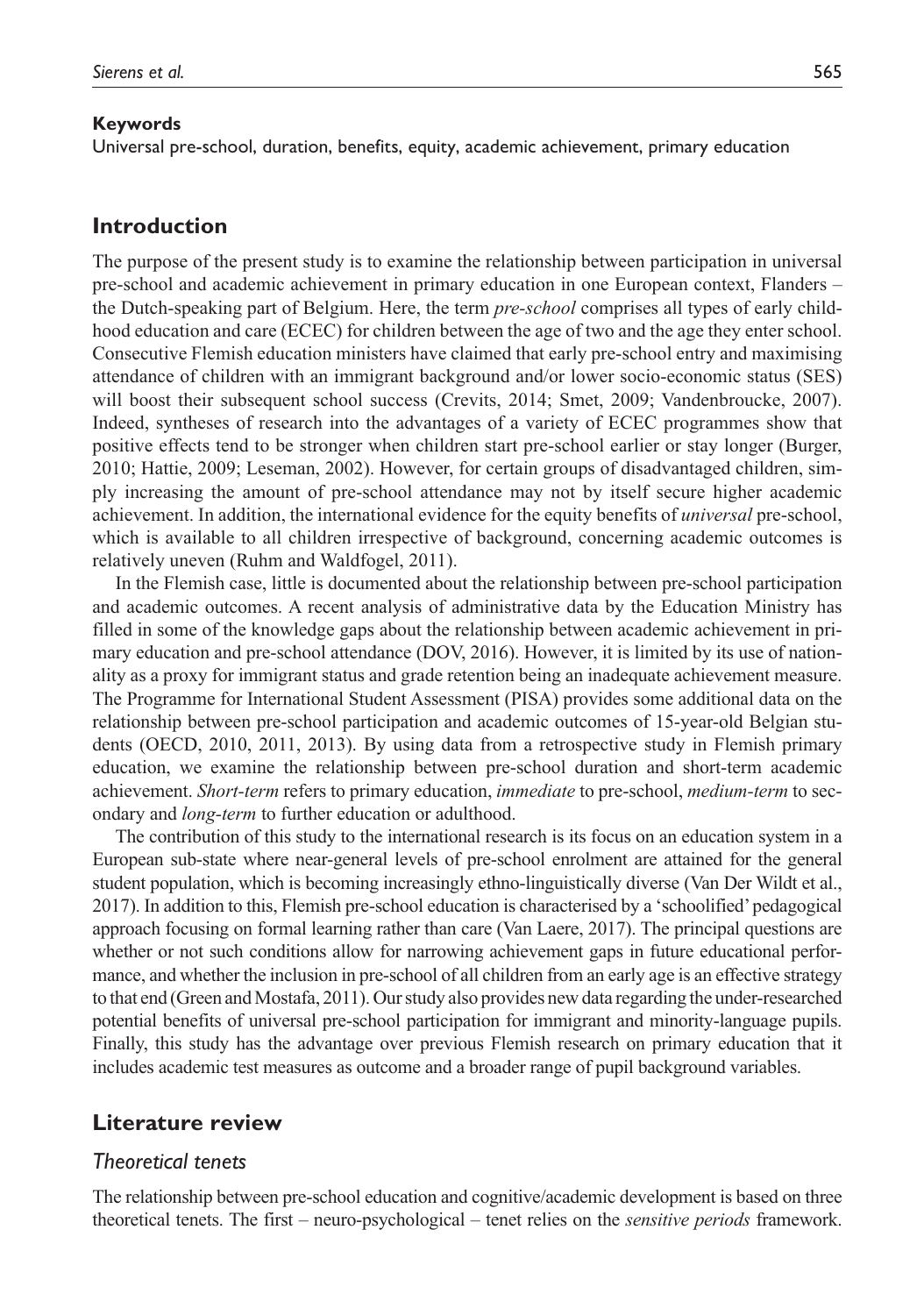Heckman (2006: 1900) maintains that 'although adaptation continues throughout life, human abilities are formed in a predictable sequence of sensitive periods, during which the development of specific neural circuits and the behaviors they mediate are most plastic and therefore optimally receptive to environmental influences.' Early mastery of a range of cognitive, social and emotional competencies makes learning at later ages more efficient, easier and more likely to continue.

The second tenet is that of *engaged time* stemming from Carroll's (1963) seminal paper. It concerns the amount of time students spend on attending to school-related tasks (Prater, 1992). The more time children spend performing academic tasks, the higher their level of proficiency in these tasks will be. However, the existing evidence indicates that, while there is some positive relationship between engaged time and student performance, simply increasing the amount of time in academic learning is not enough to achieve learning gains (Aronson et al., 1998; Cotton, 1989; MacSwan et al., 2017). A narrow focus on increasing the length of time tends to overlook the issues of quality (Hall et al., 2013; Melhuish et al., 2015) and context (McLeod et al., 2018) of the education offered in pre-schools.

The third tenet is that of *enrichment* in early childhood (Kagitcibasi et al., 2009; Raine et al., 2001). Pre-school provides a nurturing and cognitively stimulating environment, which is designed to meet the developmental needs of each child. However, children from socially disadvantaged backgrounds may be the main beneficiaries of the enrichment opportunities that pre-school can offer (Van den Branden, 2012). In this respect, Raudenbush and Eschmann (2015) assert that low-SES children benefit more from access to universal pre-school than high-SES children because, in its absence, high-SES parents can provide an array of educative environments (at home or preschool) that are not or less available to low-SES parents. For language-minority/immigrant children, pre-school offers early exposure to the language of schooling. Prolonged pre-school attendance is considered crucial for their acquisition of the majority language because the preschool environment can offer frequent contact with language-majority speakers at an early age (Becker et al., 2013).

### *Conceptual clarification*

Before addressing the empirical evidence, we clarify a few concepts. Firstly, in the research literature a distinction is made between *general* and *equity benefits* (or *effects*) of pre-school education (Agirdag et al., 2015). *General benefits* refer to the advantages of pre-school education for the general population of a country or education system (Melhuish and Barnes, 2012). In this respect, Raudenbush and Eschmann (2015) argue that the provision of universal pre-school equalises access to pre-school for young, especially socially disadvantaged, children. When universal preschool is not available, high-SES parents are more likely to send their children to a private preschool. Hence, promoting equal access to pre-school for all children can further the cause of social equity in education and society. Consequently, investment in ECEC is considered one of the most cost-effective measures for fostering equity in education as a whole (Heckman, 2006; Rose, 2010). *Equity benefits* signify that disadvantaged children show stronger gains by profiting more from pre-school than advantaged children. Thus, pre-school offers an adequate educational strategy to help reduce the achievement gap between advantaged and disadvantaged groups (Burger, 2010).

Secondly, a distinction is made between *universal* and *targeted* pre-school (Barnet, 2010). *Universal* pre-school is available to all pre-school children, irrespective of background. Many European countries have expanded such universal pre-school provisions (e.g. Belgium, Denmark, France, Germany, Italy, Norway, Sweden, UK). *Targeted* pre-school refers to special provisions for select groups of children, usually those demonstrating socio-economic disadvantage, disabilities or other special needs (Barnet, 2010). It is widely maintained in the US, although there is a growing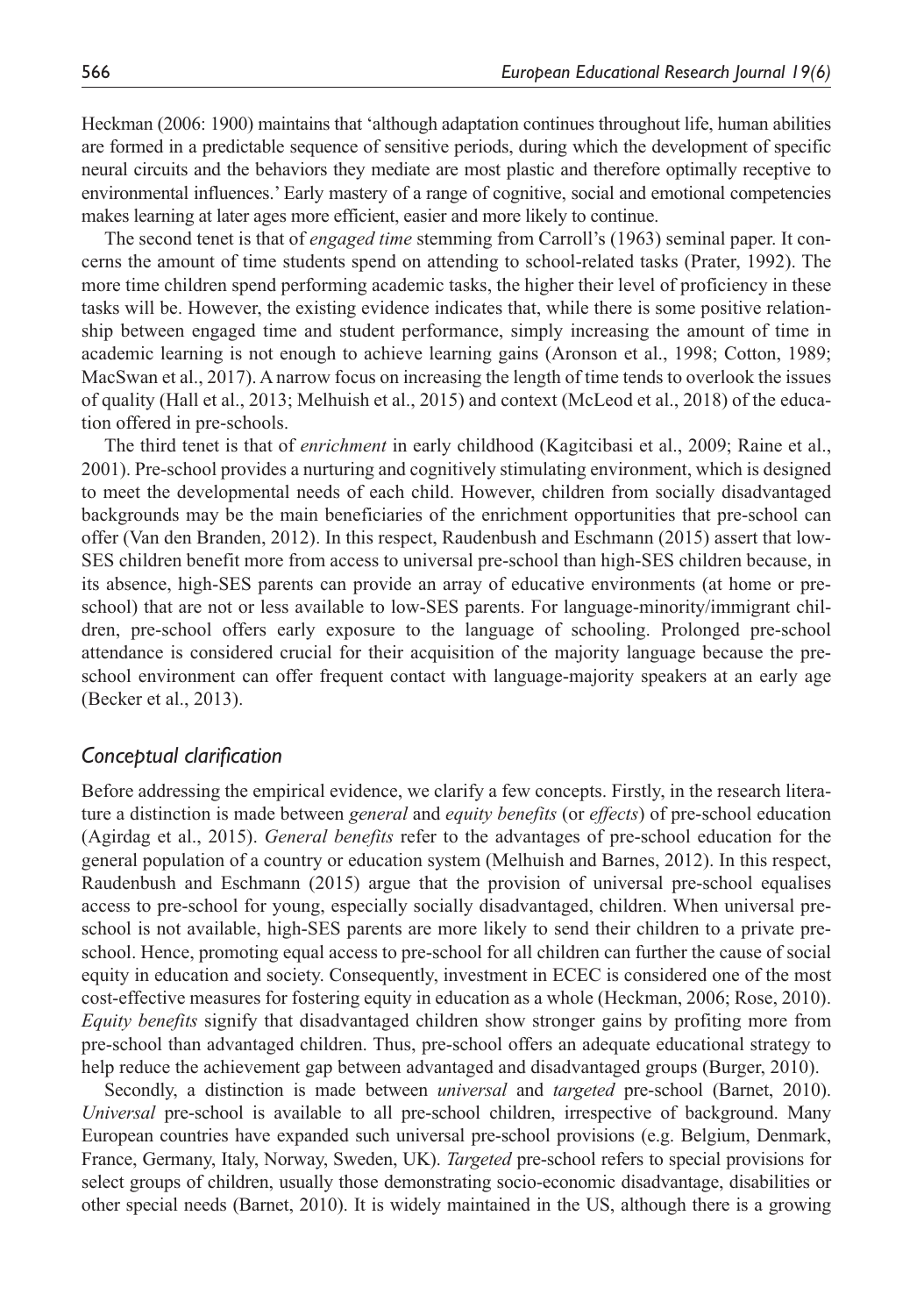movement in American society promoting public universal pre-school (Zigler et al., 2006). Targeted pre-schools aim at reaching more educational equity by designing separate programmes for disadvantaged children that are primarily legitimised by the above enrichment tenet. Universal pre-schools provide comprehensive early ECEC programmes involving all children, irrespective of background. This raises the question whether the model of universal pre-school is capable of meeting the needs of disadvantaged children in effectively enriching and targeted ways.

#### *Empirical evidence*

In this section, we review existing empirical evidence on the potential benefits of *universal* preschool education based on the international literature. The leading question is whether the evidence indicates any differences or similarities between Flemish pre-school and comparable European universal pre-school systems in terms of general and equity benefits, particularly in the short term (primary level). Other countries (especially the US) are included – if relevant to our case.

*General benefits.* The two available Flemish studies revealed positive relations between pre-school attendance and grade retention at age eight (DOV, 2016), and reading outcomes at age 15 (Department of Educational Studies, 2010), which accords with findings from the international research. Reviews and meta-analyses covering a variety of international contexts have established over the years that ECEC programmes have substantive short-term and moderate longer-term benefits for children's cognitive-academic development (Burger, 2010; Lazzari and Vandenbroeck, 2013; Melhuish et al., 2015; Nores and Barnett, 2010). However, publications from the US dominate the international research output. Because US research (see reviews by Barnett 2011; Camilli et al., 2010; Manning et al., 2010; Nelson et al., 2003) involves almost exclusively target pre-school programmes, its conclusions can only be extended to universal pre-school systems – including those in Europe – with considerable caution.

More valid for comparison with Flemish pre-school is Ruhm and Waldfogel's (2011) review, focusing on the effects of *universal* pre-school in various countries. Its main conclusion is that the expansion of ECEC programmes yielded benefits at school entry, in adolescence and for adults in virtually all studies considered. The large-scale expansion of pre-school enrolment, leading to improved access of disadvantaged children, resulted in significant and lasting positive effects on cognitive and school outcomes at different ages across a variety of European countries (France: Dumas and Lefranc, 2012; Hirsch, 2004; Germany: Spiess et al., 2003; Norway: Havnes and Mogstad, 2011; UK: Goodman and Sianesi, 2005). In contrast, a recent longitudinal study conducted in Italy did not show any general academic benefits of universal pre-school attendance: furthering early access to kindergarten for two-year-old children did not affect outcomes on standardised measures in language and mathematics at age seven (Carta and Rizzica, 2018).

Furthermore, universal pre-kindergarten programmes (serving children under five), which have been introduced in some US states, may produce relatively comparable findings. Research demonstrates that participation in pre-kindergarten programmes can improve children's academic achievement regardless of background or personal circumstances (Haslip, 2018; Weiland and Yoshikawa, 2013). The benefits appeared to be even greater if pre-school started between two and three years of age (Loeb et al., 2007).

Drawing on the above synthesis of existing evidence, we conclude that increasing universal preschool participation from an early age seems to benefit the general children's population in terms of future academic outcomes, which corresponds to the (scarce) research evidence available for Flanders.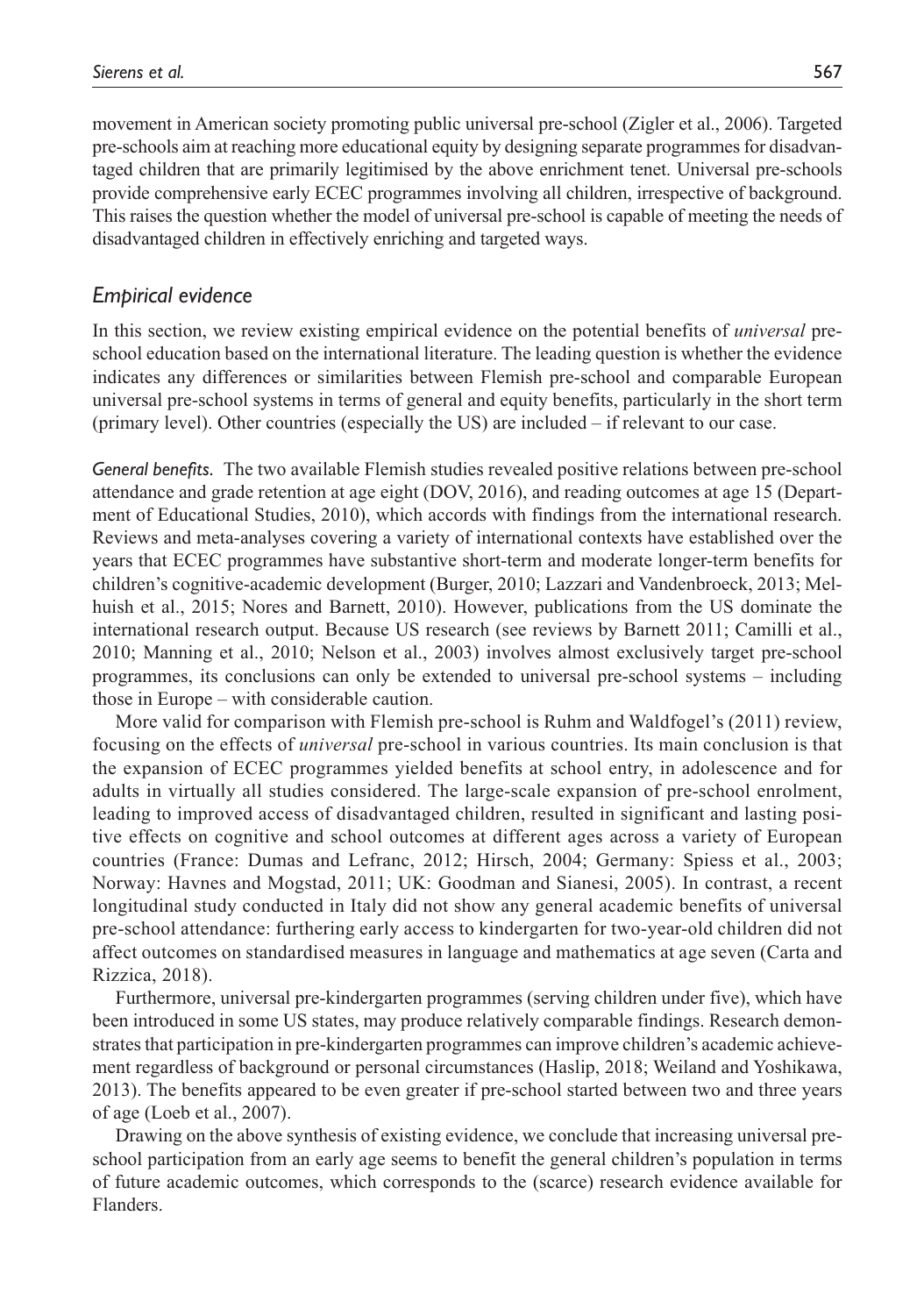*Equity benefits.* The issue of SES-related equity benefits of pre-school attendance in primary education has, so far, not been addressed in a direct way in Flemish research. However, the results from the PISA studies conducted with 15-year-old Belgian students did not show any significant SES-related benefits for reading in the PISA 2009 study (OECD, 2010). This is inconsistent with the findings from an analysis of PISA 2009 data, indicating that in Sweden and the UK the lowest social groups were getting the highest benefits in reading outcomes from universal pre-school duration (Mostafa and Green, 2012). This uneven pattern is reflected in other European studies on the relationship between universal pre-school participation and secondary school outcomes, showing either positive equity effects (Norway: Black et al., 2010; Spain: Felfe et al., 2015), or non-significant effects (Norway: Drange et al., 2016; Sweden: Fredriksson et al., 2010). Nevertheless, the review by Raudenbush and Eschmann (2015) concludes on the basis of 15 large-scale studies on the introduction of early *universal* pre-schooling across eight nations (Argentina, Canada, Denmark, Germany, Netherlands, Norway, Uruguay, US) that the preponderance of evidence strongly favours the hypothesis of differential social effects. Low-SES children tend to benefit more from increased access than high-SES children across a range of outcomes for 13 of the 15 samples. Individual studies also report equity benefits of increased access to universal pre-school in various European states, as indicated by cognitive gains in the short and medium run for socio-economically disadvantaged groups (Dumas and Lefranc, 2012; Felfe and Lalive, 2014; Havnes and Mogstad, 2011; Spiess et al., 2003). Additionally, other investigations found differential relations between pre-school duration and primary school outcomes favouring lower-class pupils in France (Hirsch, 2004) and the UK (Becker, 2011). US studies on universal pre-kindergarten also report similar short-term benefits for children of low-SES groups (Fitzpatrick, 2008; Gormley et al., 2005, 2008; Magnuson et al., 2007a, 2007b; Tucker-Drob, 2012; Wong et al., 2008). At the same time, a number of individual studies point to the absence of SES-related benefits. Despite increased participation in universal pre-school, no significant differences in schooling outcomes between students from different SES backgrounds were found in a French study concerning children in the first two primary grades who started in pre-school at age two instead of three (Caille, 2001), in two English studies examining primary-level pupils respectively at age eleven (Sammons et al., 2008) and at ages seven and eleven (Blanden et al., 2016), and in a US study of kindergarten children who participated in a pre-kindergarten programme (Weiland and Yoshikawa, 2013).

Regarding equity benefits related to *immigrant status*, advantages of regular or earlier universal pre-school attendance were found in Flanders where two-year-old children with a non-European Union (EU) nationality showed a decreased grade retention rate at age eight in comparison to EU or Belgian children (DOV, 2016). Comparable studies on the short-term equity effects of pre-school for immigrant students are relatively scarce. We only traced two studies: one from Slovenia reporting the immediate benefits of pre-school for language development in immigrant children (Marjanovic Umek et al., 2006), and a German investigation where children with foreign parents who attended pre-school before age three showed increased school readiness and language skills at age six (Felfe and Lalive, 2014). Concerning the medium-term advantages of Flemish pre-school, we can rely, in part, on the Belgian PISA 2009 data, showing that immigrants profited significantly less than non-immigrants from pre-school participation (OECD, 2010). Other studies revealed mixed benefits in secondary education of universal pre-school attendance for immigrant students in Norway (Drange and Telle, 2010) and Sweden (Fredriksson et al., 2010).

In summary, the positive evidence for the short-term benefits of universal pre-school attendance favouring low-SES students is relatively robust, but such data are lacking in the Flemish case. There is substantially less evidence regarding equity benefits for immigrant or language-minority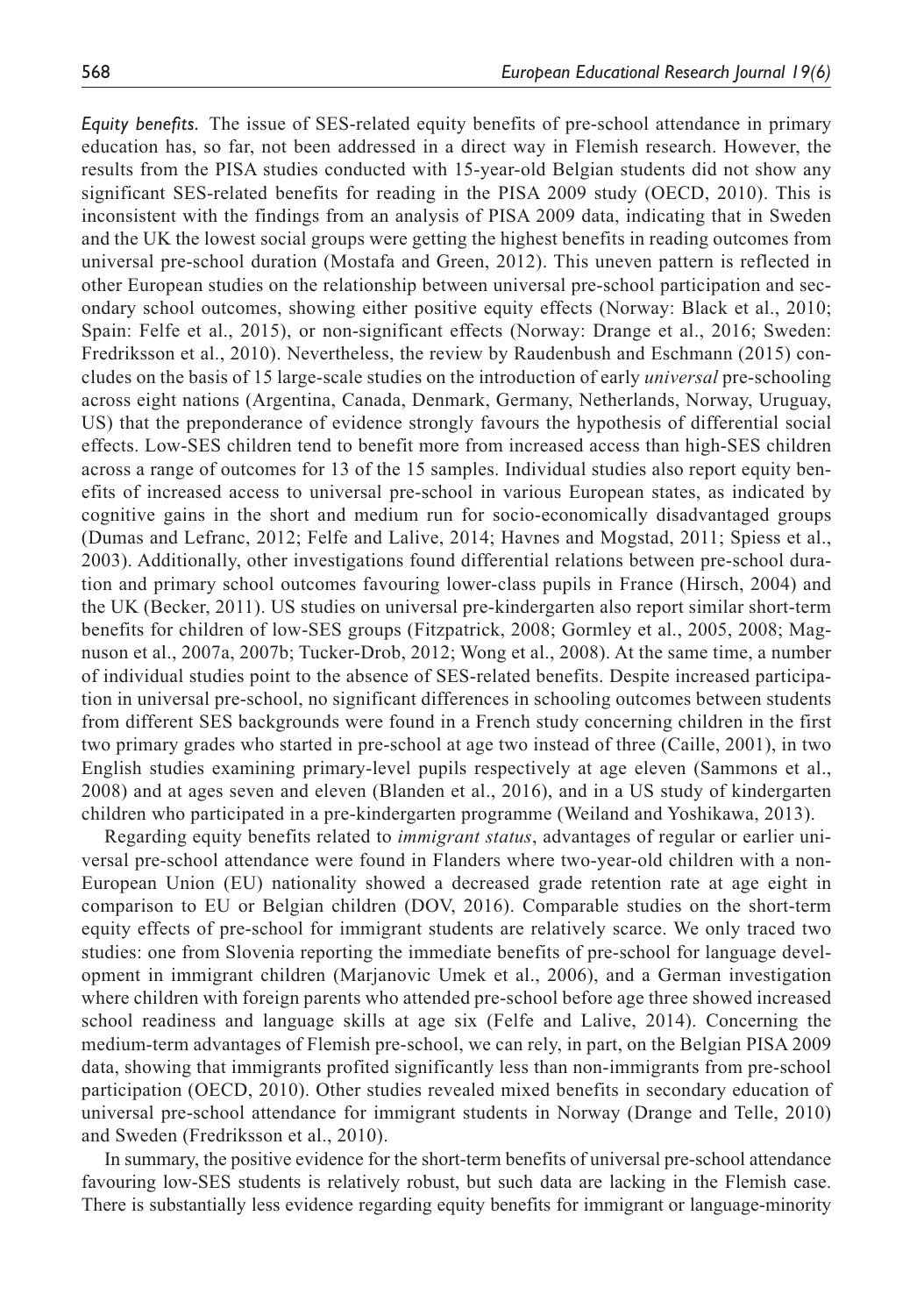students. A few indications were found for short-term benefits in pre-school and primary school (including the Flemish case), but for secondary education the existing evidence shows a relatively mixed pattern.

# **Present study**

The purpose of this study is to examine the relationship between universal pre-school participation and academic achievement in Flemish primary education. The present study evaluates whether the assumption that early inclusion in pre-school of disadvantaged groups is an effective strategy to narrow the achievement gap between disadvantaged and advantaged pupils holds for Flemish universal pre-school. This touches upon the question whether the model of universal pre-school is capable of meeting the needs of disadvantaged children in effectively enriching ways. Additionally, we intend to fill a gap in the international evidence regarding equity benefits of pre-school for immigrant and minority-language pupils of primary-school age.

Two research questions are addressed:

- 1. To what extent does pre-school duration relate to academic achievement in the general population of primary school pupils (general benefits)?
- 2. To what extent does pre-school duration moderate the relations between pupils' background characteristics (SES, home language, immigrant status, sex) and academic outcomes (equity benefits)?

Drawing upon the extant evidence, we can predict the general benefits of universal pre-school attendance in Flanders. The (non-Flemish) evidence for equity benefits points to SES moderating the relation between pre-school duration and academic achievement. Regarding immigrant or minority-language background, the evidence is too sparse in order to make a well-founded prediction.

# **Setting**

# *Flemish pre-school*

An ECEC split system characterises Flanders. Care services for children up to age three are under the auspices of the Minister for Welfare and pre-school institutions for children from two and a half years to compulsory school age (six years) are under the auspices of the Minister for Education (Van Laere, 2017). Accordingly, young children in Flanders are confronted with the pivotal transition from an informal (home) or formal (childcare) caring environment to a formal learning environment (pre-school). As a consequence of a process of 'schoolification', many teachers and parents tend to understand pre-school education as a means to prepare children for primary education by teaching them pre-academic and social skills (Van Laere, 2017). Flemish pre-schools are often attached to primary schools, which allows for an easy transition into formal education. Preschools are fully incorporated into the publicly funded school system, universally accessible, noncompulsory and free. Parental free choice of pre-school is legally guaranteed. Pre-schools cater to children aged two and a half to six years, and usually have three age-grouped classes (ages two and a half to three, four and five). Pre-school classes consist on average of 20–25 children with one teacher, although this may vary depending on the pre-school and the time of year (Hulpia et al., 2014). Children are offered a comprehensive, full-day programme (32 hours per week) by teachers with a three-year professional bachelor qualification. The Flemish Government has determined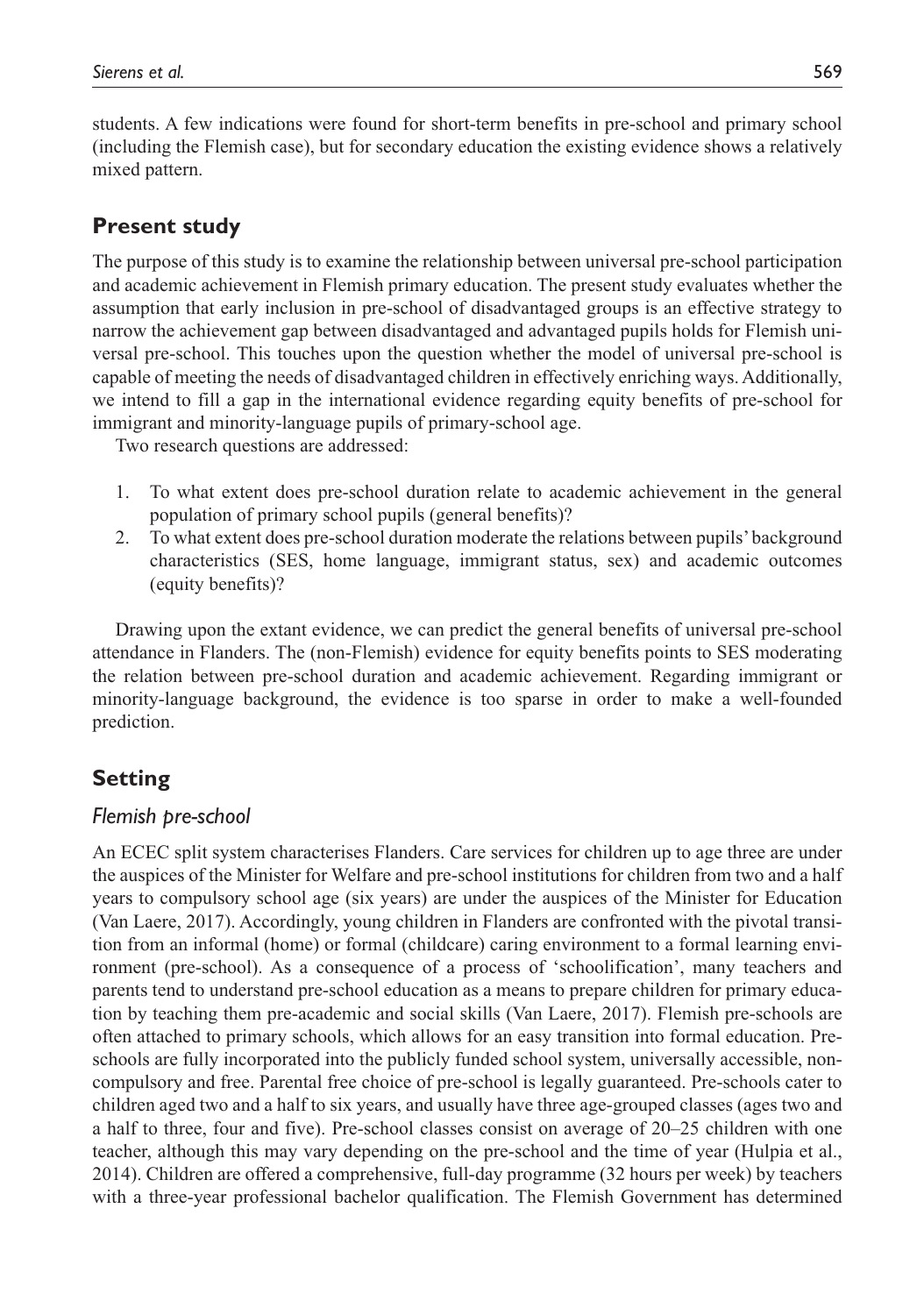developmental objectives that describe what all children learn at pre-school (Vlaamse Regering, 1997). Altogether, Flemish pre-schools show great likeness in group size, objectives, intensity of education and pedagogical approach.

#### *Pre-school participation*

Children's participation in Flemish pre-schools is high in comparison to other European countries. The available figures indicate that participation increases according to age. During the 2009–2010 school year, 99.1% of all the five-year-olds in Flanders were enrolled in pre-school; 97.3% of all the five-year-olds attended pre-school for a minimum of 220 half-days in third pre-school class. These figures have remained fairly constant over the years (DOV, 2016). The PISA 2009 and 2012 data demonstrate that 95% of 15-year-old Flemish students had attended more than one year of pre-school. The percentages in 2009 for native, first-generation and second-generation immigrant students were 97, 54.9 and 96.4, respectively (Department of Educational Studies, 2010; OECD, 2013).

According to the DOV (2016) study, approximately 10% of the pre-school population attend pre-school insufficiently (<75% of school time). Official figures from the Education Ministry indicate that children from low-SES or immigrant backgrounds make, on average, less use of preschool provision. Children who attend pre-school less frequently often live in deprived urban neighbourhoods, frequently speak another language than Dutch at home or have a mother with limited education (Crevits, 2016). These are typically children who may experience educational problems. Indeed, the educational achievements of immigrant-background students are lagging behind their non-immigrant counterparts. The socio-economic inequality and the achievement gap between immigrants and non-immigrants in Flanders are among the highest among western countries (OECD, 2010, 2013). Investigations have documented persistent educational underachievement of immigrant-background students across all levels of compulsory education (e.g. Baert and Cockx, 2013; Jacobs and Rea, 2011; Van Laere et al., 2014).

#### *Policies*

Flemish education ministers have pointed to lower participation in pre-school as a cause of academic underachievement in immigrant-background children. Lately, they have set up policies to maximise pre-school participation (i.e. higher enrolment/attendance), highlighting the stimulating role of local authorities and agencies (Crevits, 2016; Smet, 2009; Vandenbroucke, 2004). Also, more stringent measures have been taken, like attaching the parental right to a school allowance to the child's regular pre-school attendance, or mandatory language testing during transition to first grade (Smet, 2010). Furthermore, within the framework of equal educational opportunities policies, a substantial number of pre-schools receive extra funding for raising the academic performance levels of children from low-SES/immigrant backgrounds (Vlaams Parlement, 1997). The expected major benefit of such policies is accelerated acquisition of the language of schooling. Education ministers generally believe that social inequality in education is mainly caused by alleged linguistic deficiencies of immigrant students (Crevits, 2014; Smet, 2009; Vandenbroucke, 2007) – even though there is little scientific evidence for this (Agirdag et al., 2013; Agirdag and Vanlaar, 2018). A reinvigorated 'Dutch-is-all-that-matters' discourse reinforces the idea of early immersion in a Dutch-only pre-school environment as an appropriate strategy to counter educational underperformance in immigrant children who speak non-Dutch home languages (Pulinx et al., 2017).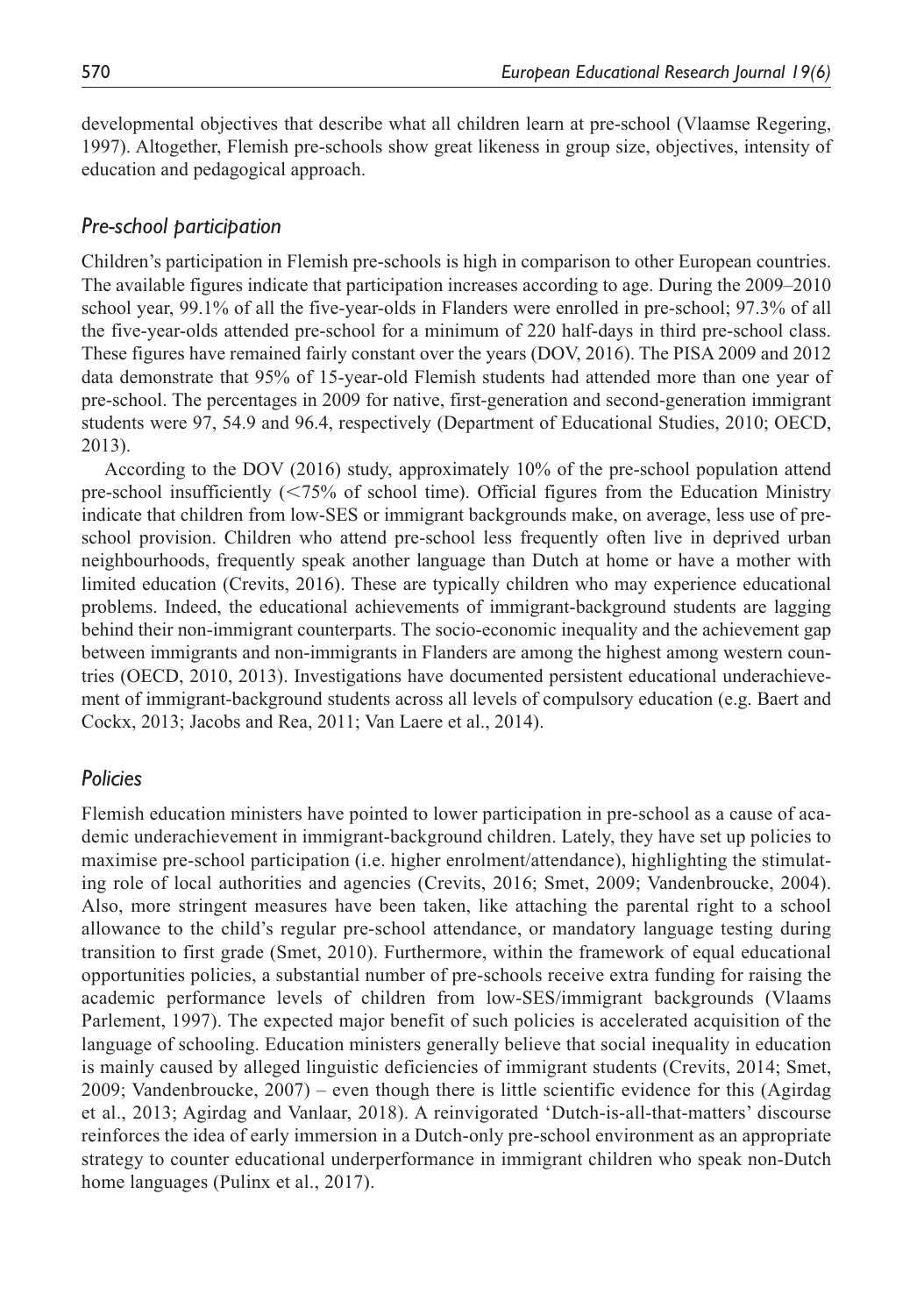# **Methods**

#### *Participants*

We used data gathered as part of the research project called Valorising Linguistic Diversity in Multiple Contexts of Primary Education (Validiv) (2012–2015). Its primary goal was to examine the impact of language diversity in primary schools. However, the collected data are suitable for examining the consequences of pre-school participation, as they include retrospective questions on pre-school attendance and students' current achievement scores. Relating the retrospective measurement of pre-school attendance to current achievement scores is a common practice in research (e.g. the PISA studies).

Quantitative data were collected during the 2012–2013 school year from 1761 pupils, 1562 parents and 1255 teachers in a sample of 67 primary schools in Flanders. Multistage sampling was conducted. Initially, three urban regions were selected that have relatively ethnically diverse populations – that is, Brussels (metropolitan area), Ghent (Belgium's fourth agglomeration) and Limburg (five former coalmining towns). Although the sample is not representative for Flanders in its entirety, the pre-school participation rates found in this study are close to the general rates reported for Flanders in the PISA 2009 and 2012 studies (see the previous 'Setting' section). Second, based on data gathered from the Education Ministry, 212 primary schools were chosen within these selected regions; 31% of the schools agreed to participate. Non-response analyses revealed that the likelihood of responding positively or negatively was not related to various school characteristics (linguistic composition, denomination, school size, school region).

# *Variables*

*Pre-school duration.* The main exploratory variable in the analyses is *pre-school duration* (Table 1). Parents were asked to provide retrospective information on whether their child participated in preschool and which pre-school year they started. The question was: 'Has your child been in preschool?' There were four answering categories: 'No' (scored 0), 'Yes, started third year' (1), 'Yes, started second year' (2) and 'Yes, started first year' (3). This information was used to estimate duration of pre-school as a scale/interval variable.

*Academic achievement.* The central dependent variable is *academic achievement* at the beginning of fourth grade. Given the time limitations, we could not test for all academic subjects. We focused on reading and science performance. *Reading* performance was assessed using the end of the thirdgrade version of the Standardised Test for Reading Comprehension of the Dutch National Institute for Educational Measurement (Staphorsius and Krom, 1998). For this investigation, an adapted and abbreviated version was used that contains the first 20 of the original 35 items (only items with an average level of difficulty were selected). The test consisted of three narrative texts (between 15 and 37 lines) and a total of 20 multiple-choice questions. The raw scores showed an average of 10.91 from a total of 20 points (standard deviation (SD) = 4.64). *Science* performance was measured with a test containing 34 items selected from the publicly released Dutch-language items of the Trends in Mathematics and Science Study (TIMSS) test (Brusselmans-Dehairs and Valcke, 2004). Criteria for item selection were international standard level (five levels of difficulty), cognitive domain (knowledge of facts, understanding of concepts, reasoning, analysing) and subject (biology, physics, geography). Additionally, attainment targets for Environmental Studies in Flemish primary education were considered. On average, pupils scored 20.21 from a total of  $34 \text{ (SD} = 4.78)$ . Both tests used were paper-and-pencil group tests. Two-parameter item response theory scores were calculated for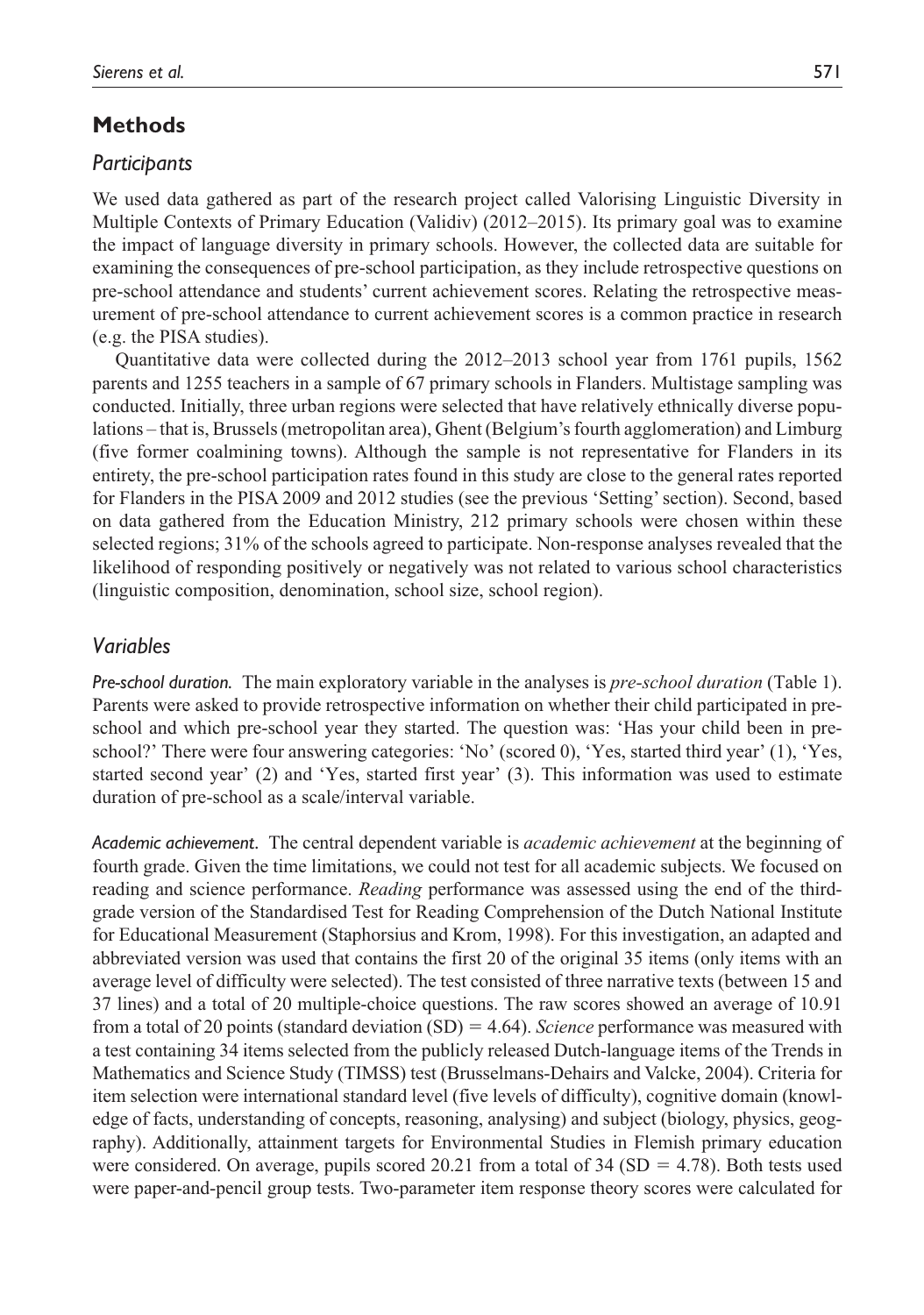|                             | $\mathsf{n}$ | Min      | Max   | Mean or % | SD    |
|-----------------------------|--------------|----------|-------|-----------|-------|
| Pupil level                 |              |          |       |           |       |
| Science achievement (IRT)   | 1754         | $-2.62$  | 2.33  | 0.00      | 0.86  |
| Reading achievement (IRT)   | 1742         | $-2.27$  | 1.73  | 0.00      | 0.91  |
| Pre-school duration (scale) | 1517         | $-2.07$  | 0.13  | 0.00      | 0.50  |
| Pre-school duration (cat.)  |              |          |       |           |       |
| No participation            | 36           |          |       | 2.78%     |       |
| I year                      | 13           |          |       | 1.02%     |       |
| 2 years                     | 25           |          |       | 1.76%     |       |
| 3 years (reference)         | 46           |          |       | 94.43%    |       |
| <b>SES</b>                  | 1731         | $-36.24$ | 38.85 | 0.00      | 22.48 |
| Home language               |              |          |       |           |       |
| Native Dutch (reference)    | 732          |          |       | 41.79%    |       |
| Non-native                  | 1021         |          |       | 58.15%    |       |
| Immigrant status            |              |          |       |           |       |
| Native (reference)          | 814          |          |       | 46.51%    |       |
| First generation            | 166          |          |       | 9.60%     |       |
| Second generation           | 763          |          |       | 43.90%    |       |
| Sex                         |              |          |       |           |       |
| Girl (reference)            | 883          |          |       | 50.14%    |       |
| Boy                         | 878          |          |       | 49.86%    |       |
| School level                |              |          |       |           |       |
| School region               |              |          |       |           |       |
| Ghent (reference)           | 22           |          |       | 32.84%    |       |
| <b>Brussels</b>             | 24           |          |       | 35.82%    |       |
| Limburg                     | 21           |          |       | 31.34%    |       |

**Table 1.** Descriptive statistics: achievement scores and background characteristics of fourth-grade pupils from 67 primary schools in Flanders (own analysis of Validiv data).

IRT: item response theory; SD: standard deviation; SES: socio-economic status.

the tests (see Table 1). The fit indices were highly satisfactory for the tests, reading: root means square error of approximation (RMSEA) =  $0.025$ , comparative fit index (CFI) = 0.990, Tucker-Lewis index (TLI) =  $0.989$ ; science: RMSEA =  $0.013$ , CFI =  $0.980$ , TLI =  $0.979$ .

*Control variables.* The control measures are presented in Table 1. *Parental SES* was measured with the international socio-economic index of occupational status (ISEI08), with a score from 0 to 100 (Ganzeboom et al., 1992). The highest ISEI score of the parents was used as an indicator of SES. *Home language* was assessed with the information about the languages that the pupils spoke with their parents. When one of the parents reported speaking a language other than Dutch with their child, the pupil was classified as a non-native speaker. There was a very strong association between the reports of parents and pupils on language use (Cramer's  $V = 0.788; p < .001$ ). Therefore, when information about language use was missing from the parents' questionnaire, that information was deduced from the pupils' questionnaire. *Immigrant status* was measured based on the country of birth of pupils and their parents. Pupils that were born outside Belgium were classified as firstgeneration immigrants; pupils born in Belgium with at least one parent born in a different country were classified as second generation; Belgium-born pupils with both parents born in Belgium were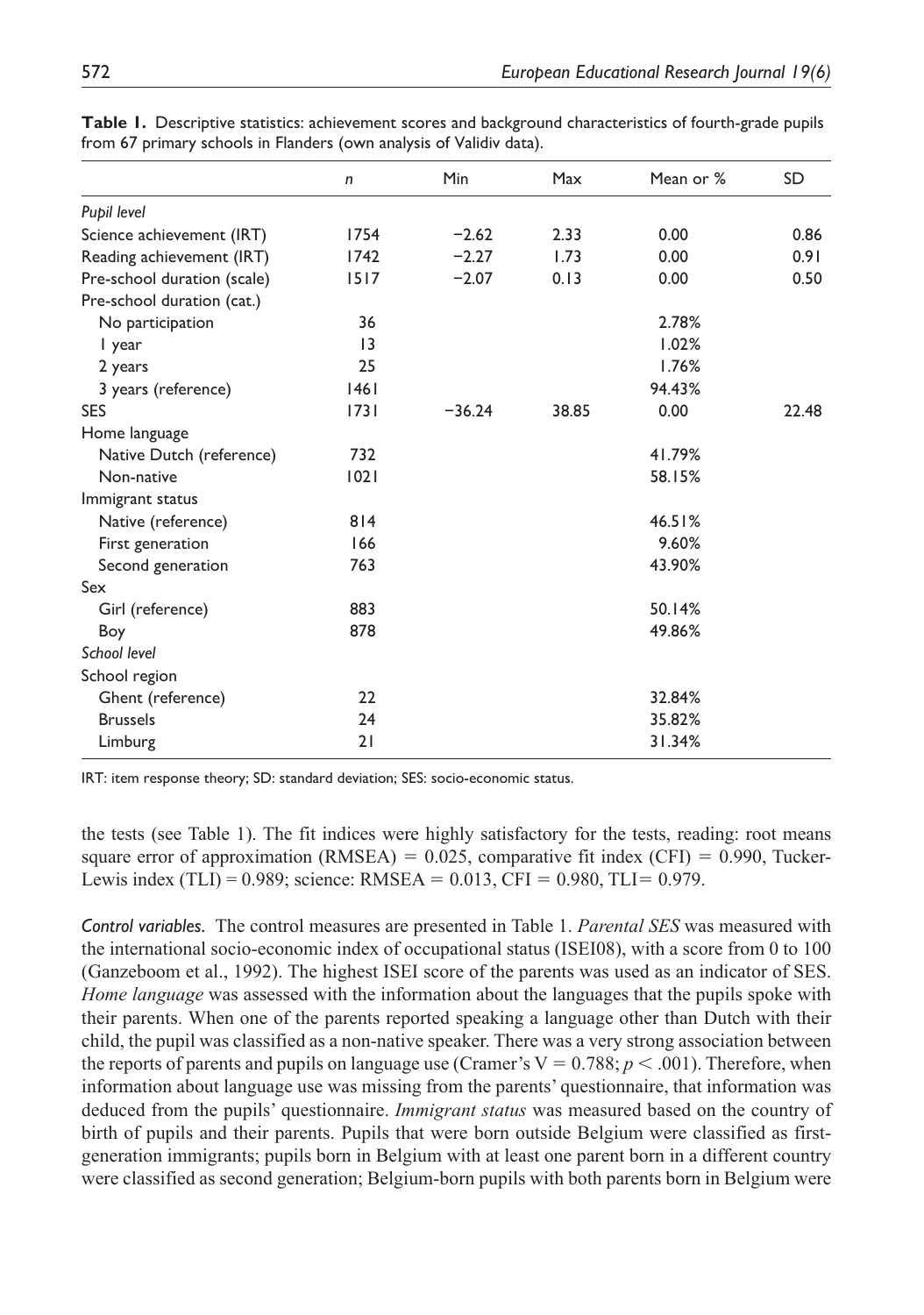classified as natives (= reference category). As for *sex*, girls were chosen as the reference category. For the *school region* variable, Ghent was selected as the reference category.

#### *Procedure*

In the 67 schools that agreed to participate, the research team surveyed all fourth-grade pupils (median age = 9). The pupil questionnaire consisted of two parts and lasted three hours. In the first part, we gathered information on the background and non-cognitive variables. In the second part, the academic achievement tests were administered. The tests were administered during the first semester in each school by members of the research team. The tests were usually administered in the classroom on the same day; each test took one lesson hour. Parents of the pupils in this sample and all teachers from their schools were asked to fill in a paper-and-pencil questionnaire. Most pupils (95.8%) were present during the administration of the questionnaire and tests; 85% of the parents and 75.4% of the teachers completed the survey.

#### *Data analyses*

In this study, the relationship between pre-school duration and fourth-grade academic achievement is investigated. Technically, pre-school duration is an ordinal variable (zero, one, two or three years). However, we identified that the ordinal categories followed a linear trend in relation to reading and science achievement (analyses are not shown here). Hence, we entered pre-school duration as a scale/interval variable in the analyses.

Because the participants were clustered within schools, we used multilevel linear regression and path analysis models conducted with Mplus. Missing data were dealt with using the *full information maximum likelihood* (FIML) method. FIML uses all available data to estimate parameters based on the available complete data as well as the implied values of the missing data, given the observed data (Enders and Bandalos, 2001). All metric dependent variables were centred. Twolevel models were estimated, in which 'within' and 'between' refer to variables on the pupil level and the school level, respectively. Unstandardised coefficients are shown in Tables 2 and 3. Standardised coefficient sizes are reported in the Results section. We report the StdYX standardisation, which is achieved by the multiplication of the size with the SD of the predictor variable divided by the SD of the dependent variable. A .05 alpha level was used for all the statistical tests.

Before addressing the research questions, we explored pre-school duration and its correlates. Regarding the first research question, the direct relation between pre-school duration and academic achievement was examined. To minimise selection effects, we controlled for five variables that could correlate with pre-school attendance and that are shown to have an impact on academic achievement. These are parental SES (Agirdag et al., 2013), home language (Van Laere et al., 2014), immigrant status (Jacobs and Rea, 2011), sex (Van Houtte, 2004) and school region (Baker,  $2001$ ).<sup>1</sup> In the path analysis model, the direct and indirect effects of the same variables on the test outcomes were estimated with pre-school duration as the mediating variable.

To address the second research question, we estimated two-way interaction terms between preschool duration and sex, parental SES, immigration status and home language in a multilevel linear regression model with reading and science performances as predicted variables. The moderation model examines under what conditions the X–Y relation varies. It tests whether the prediction of a dependent variable, Y, from an independent variable, X, differs across levels of a third variable, Z (Fairchild and MacKinnon, 2009). While the interaction terms were initially entered into the model simultaneously, they were only retained in the model if they were statistically significant. In order to facilitate the interpretation, the results are presented as a graph (Dawson, 2014).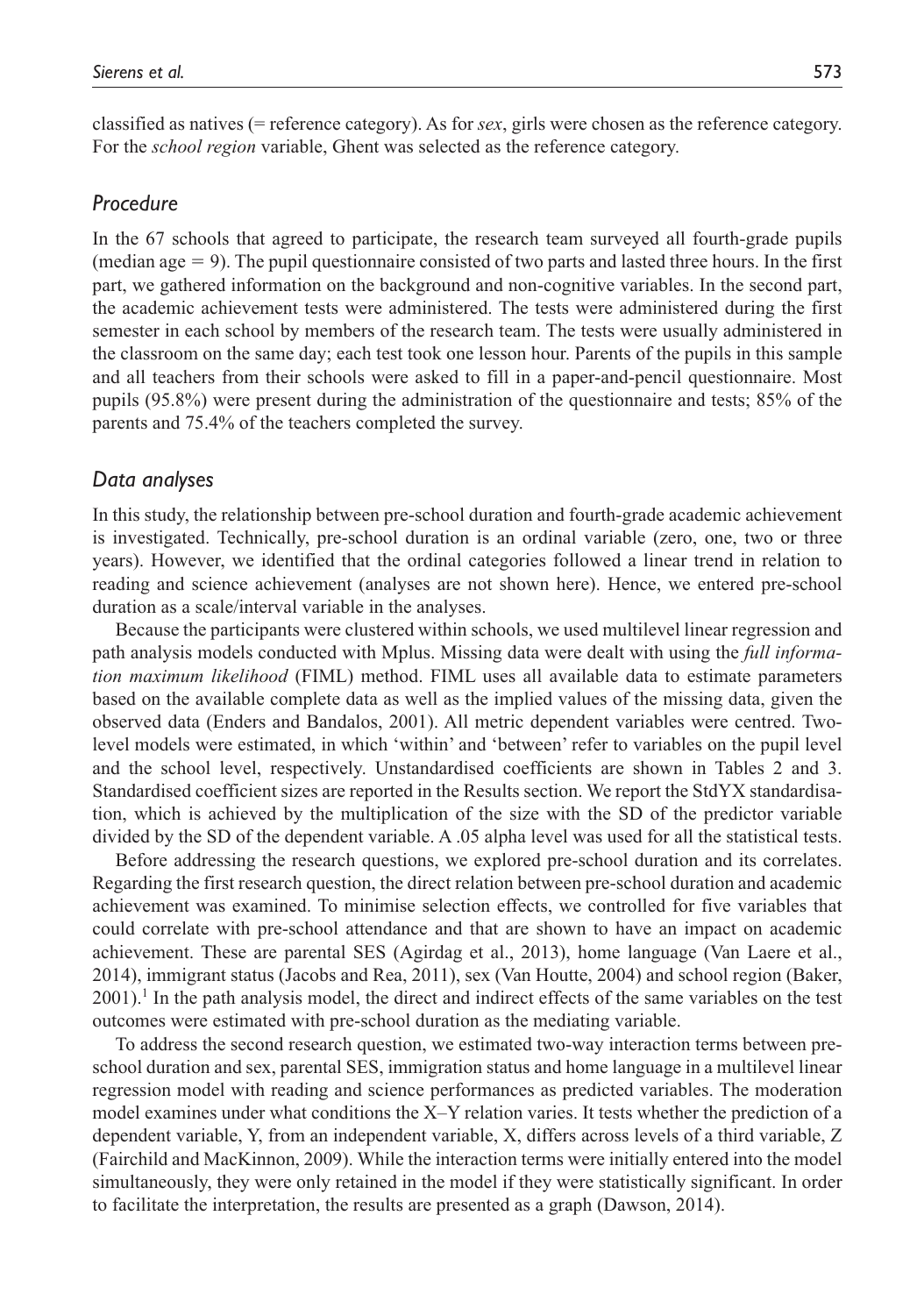|                                              | Reading ( $n = 1564$ ) |           |         | Science ( $n = 1563$ ) |           |         |
|----------------------------------------------|------------------------|-----------|---------|------------------------|-----------|---------|
|                                              | Estimate               | <b>SE</b> | b-value | Estimate               | <b>SE</b> | p-value |
| <b>Linear regression</b>                     |                        |           |         |                        |           |         |
| Within                                       |                        |           |         |                        |           |         |
| Pre-school duration                          | 0.066                  | 0.056     | .234    | 0.143                  | 0.060     | .017    |
| <b>SES</b>                                   | 0.010                  | 0.001     | .000    | 0.009                  | 0.001     | .000    |
| Home language                                | $-0.225$               | 0.049     | .000    | $-0.241$               | 0.051     | .000    |
| First generation                             | $-0.127$               | 0.074     | .087    | $-0.148$               | 0.060     | .014    |
| Second generation                            | 0.007                  | 0.055     | .898    | $-0.097$               | 0.057     | .091    |
| Sex                                          | $-0.204$               | 0.038     | .000    | 0.053                  | 0.030     | .077    |
| Residual variances                           | 0.562                  | 0.022     | .000    | 0.468                  | 0.020     | .000    |
| <b>Between</b>                               |                        |           |         |                        |           |         |
| <b>Brussels</b>                              | $-0.379$               | 0.107     | .000    | $-0.433$               | 0.113     | .000    |
| Limburg                                      | $-0.123$               | 0.097     | .206    | $-0.064$               | 0.085     | .456    |
| Residual variances                           | 0.083                  | 0.023     | .000    | 0.095                  | 0.026     | .000    |
| Path analysis                                |                        |           |         |                        |           |         |
| Direct effects                               |                        |           |         |                        |           |         |
| <b>SES</b>                                   | 0.001                  | 0.001     | .091    | 0.001                  | 0.001     | .093    |
| Home language                                | $-0.026$               | 0.016     | .095    | $-0.027$               | 0.016     | .083    |
| First generation                             | $-0.308$               | 0.083     | .000    | $-0.307$               | 0.083     | .000    |
| Second generation                            | $-0.012$               | 0.027     | .651    | $-0.013$               | 0.027     | .636    |
| Sex                                          | $-0.043$               | 0.021     | .045    | $-0.044$               | 0.021     | .040    |
| Residual variances                           | 0.142                  | 0.031     | .000    | 0.142                  | 0.031     | .000    |
| Indirect effects through pre-school duration |                        |           |         |                        |           |         |
| <b>SES</b>                                   | 0.000                  | 0.000     | .346    | 0.000                  | 0.000     | .151    |
| Home language                                | $-0.002$               | 0.002     | .309    | $-0.004$               | 0.003     | .174    |
| First generation                             | $-0.020$               | 0.017     | .243    | $-0.044$               | 0.024     | .065    |
| Second generation                            | $-0.001$               | 0.002     | .688    | $-0.002$               | 0.004     | .627    |
| Sex                                          | $-0.003$               | 0.003     | .312    | $-0.006$               | 0.003     | .071    |

**Table 2.** Multilevel linear regression and path analysis models predicting reading and science achievement of fourth-grade pupils from 67 primary schools in Flanders: unstandardised coefficients (own analysis of Validiv data).

SE: standard error; SES: socio-economic status.

# **Results**

# *Pre-school duration*

The descriptive statistics of pre-school duration and the control variables are presented in Table 1. These make clear that the overwhelming majority of students (94.4%) started in the first year of pre-school. However, the coefficients in Table 2 predicting pre-school duration also show that there were differences among various sub-groups in terms of the duration of their participation. SES was positively related to pre-school duration and being a non-native speaker was negatively related to pre-school duration, although neither of these two associations reached statistical significance (*p* ≈ .090). Pupils who were first-generation immigrants and boys had significant lower pre-school duration than respectively native-born children ( $b = -.308$ ,  $p < .001$ ;  $b_{S/JYX}$  (standardised *b*) =  $(-.254)$  and girls ( $b = -.043$ ,  $p = .045$ ;  $b_{S/dYX} = -.055$ ).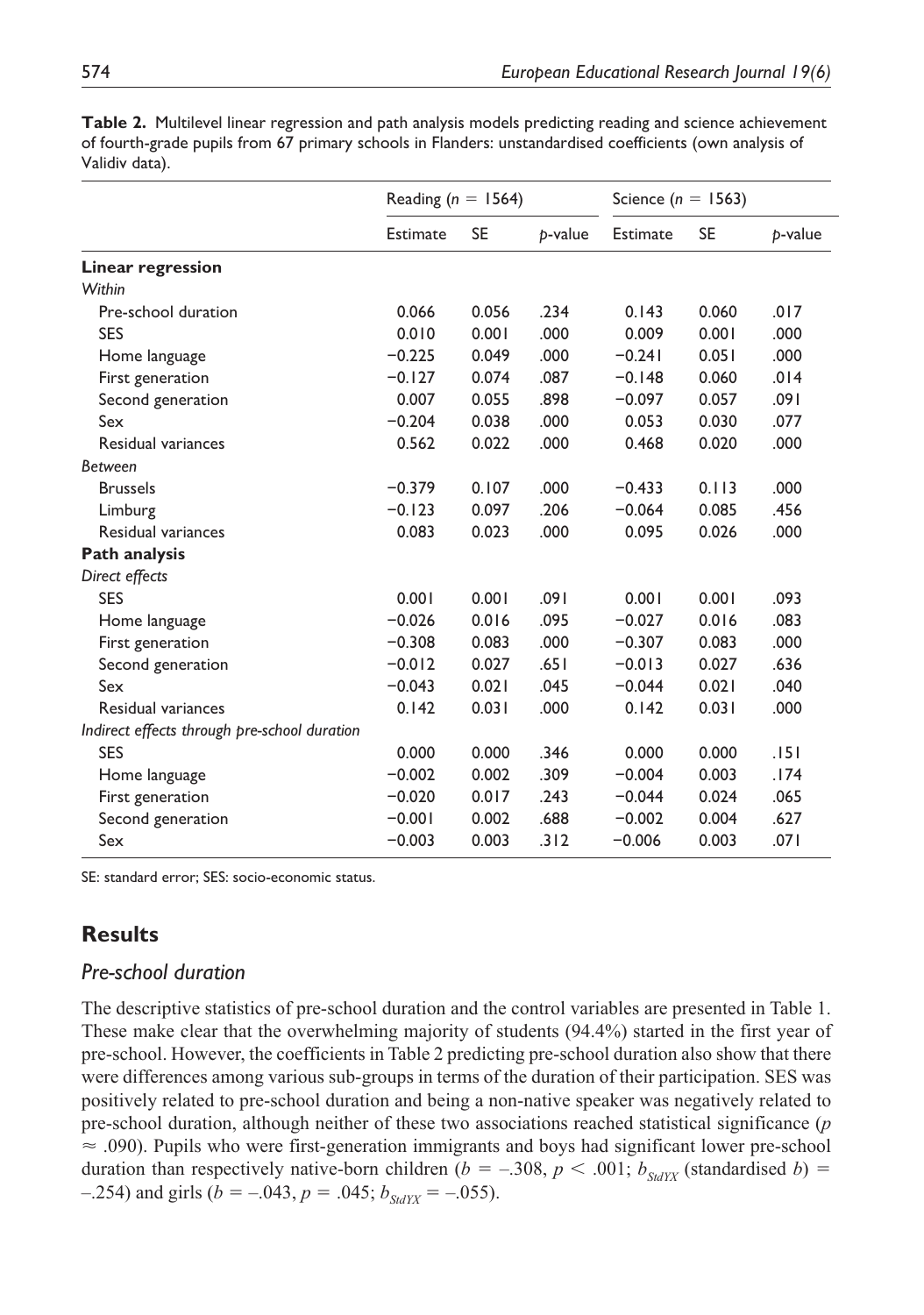|                                  | Reading ( $n = 1347$ ) |           |         | Science ( $n = 1344$ ) |           |         |
|----------------------------------|------------------------|-----------|---------|------------------------|-----------|---------|
|                                  | Estimate               | <b>SE</b> | b-value | Estimate               | <b>SE</b> | p-value |
| Within                           |                        |           |         |                        |           |         |
| Pre-school duration              | 0.266                  | 0.098     | .007    | 0.195                  | 0.087     | .026    |
| <b>SES</b>                       | 0.025                  | 0.008     | .002    | 0.013                  | 0.005     | .008    |
| Home language                    | $-0.235$               | 0.049     | .000    | $-0.220$               | 0.055     | .000    |
| First generation                 | $-0.106$               | 0.088     | .227    | $-0.167$               | 0.066     | .012    |
| Second generation                | 0.020                  | 0.066     | .756    | $-0.088$               | 0.064     | .168    |
| Sex                              | $-0.174$               | 0.044     | .000    | 0.089                  | 0.034     | .009    |
| Residual variances               | 0.565                  | 0.021     | .000    | 0.469                  | 0.021     | .000    |
| <b>Between</b>                   |                        |           |         |                        |           |         |
| <b>Brussels</b>                  | $-0.369$               | 0.109     | .001    | $-0.445$               | 0.112     | .000    |
| Limburg                          | $-0.136$               | 0.105     | .197    | $-0.078$               | 0.086     | .364    |
| Residual variances               | 0.084                  | 0.023     | .000    | 0.087                  | 0.025     | .000    |
| Interaction terms within         |                        |           |         |                        |           |         |
| SES $\times$ pre-school duration | $-0.005$               | 0.003     | .046    | $-0.001$               | 0.002     | .392    |

**Table 3.** Multilevel linear regression model predicting reading and science achievement, including interaction terms of fourth-grade pupils from 67 primary schools in Flanders: unstandardised coefficients (own analysis of Validiv data).

SE: standard error; SES: socio-economic status.

### *Research question 1*

The relations between predictor and outcome variables are presented in Table 2. The regression analyses in the upper half of the table show that pre-school duration was significantly and positively related to science achievement ( $b = 0.143$ ,  $p = .017$ ), yet the strength was rather small  $(b<sub>SdYY</sub> = .075)$ . Pre-school duration was not significantly related to reading achievement (*b* = 0.066,  $p = 0.234$ ). Concerning the control variables, the estimated coefficients are in line with previous research on SES, home language and immigrant background as significant predictors of academic performance (see above). The results of the path analyses are shown in the bottom half of Table 2. The coefficients of the indirect effects indicate that for none of the control variables does pre-school duration significantly mediate their relation to the academic outcomes.

# *Research question 2*

The results of the regressions in Table 3 show that none of the interaction terms were significantly related to the science and reading test outcomes, except for the interaction between SES and pre-school duration in relation to reading. Hence, we only included interaction terms with SES in the model. This analysis reveals, in turn, that the interaction between SES and pre-school duration was negatively related to reading achievement ( $b = -143$ ,  $p = .046$ ); the size was moderate ( $b_{S<sub>tdYX</sub>}$  = -.455). To facilitate the interpretation of this result, the standardised coefficients are plotted in Figure 1. This makes visible that pre-school duration mitigated the relation between SES and reading achievement – that is, pupils from low-SES families with longer preschool experience performed higher than those with shorter pre-school experience, whereas for pupils from high-SES families this was the reverse. No significant coefficients were found for science achievement.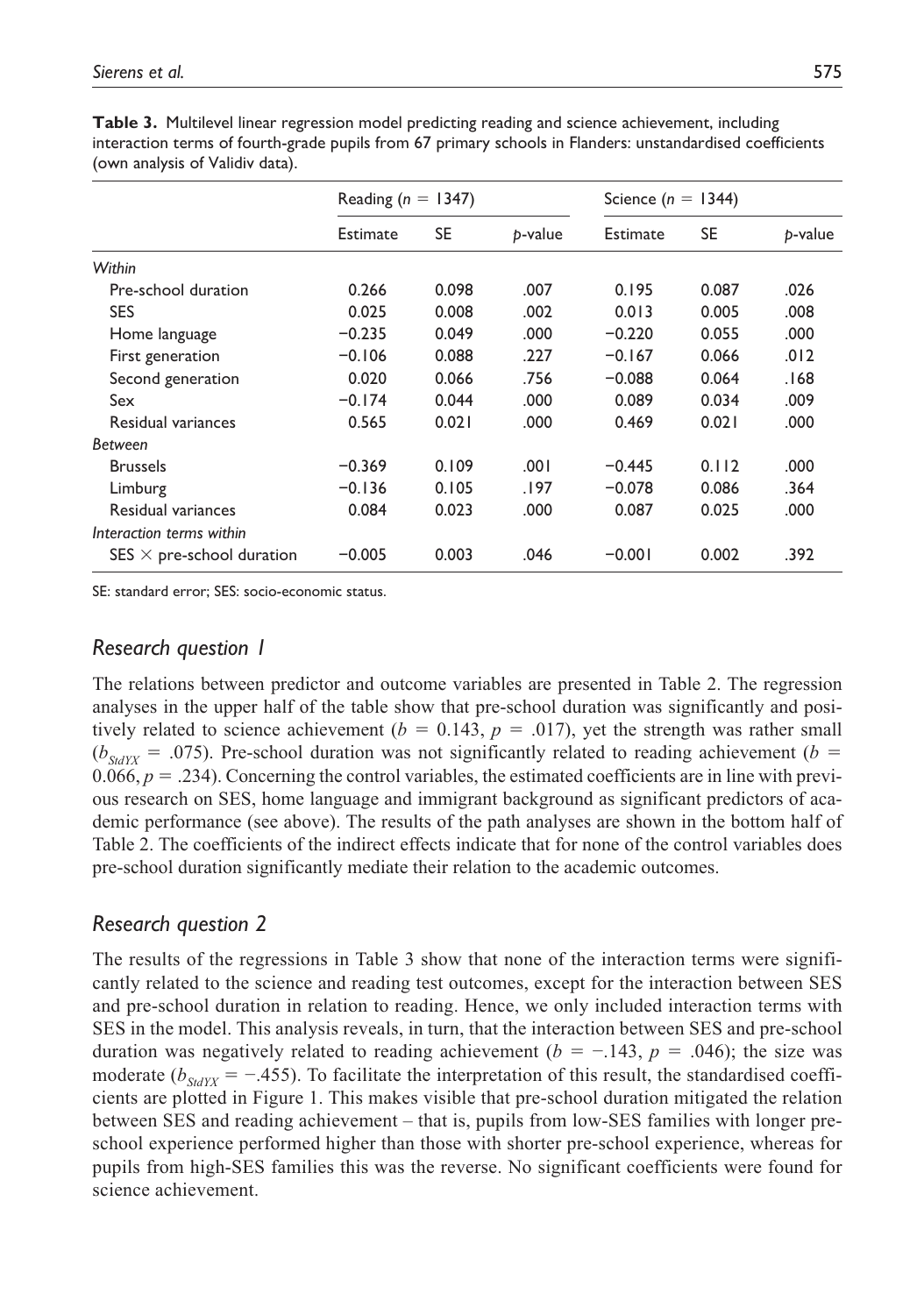

**Figure 1.** Plot of standardised coefficients of interaction between socio-economic status (SES) and pre-school (PS) duration among fourth-grade pupils from 67 primary schools in Flanders (own analysis of Validiv data).

# **Discussion**

The purpose of this study has been to examine whether duration of universal pre-school related to fourth-grade pupils' academic achievement in Flanders. We investigated general and equity benefits of pre-school duration, relying on quantitative data collected from fourth-grade pupils and their parents in a wide range of primary schools, while focusing on test outcomes in reading and science.

First, concerning general academic benefits of pre-school duration, our study produced a divided pattern in terms of cognitive task: a small positive relation with outcomes in science, but no significant relation with outcomes in reading. This pattern partly confirms our prediction and is partly consistent with the positive evidence in the research literature (Caille, 2001; Melhuish et al., 2013; Raudenbush and Eschmann, 2015; Ruhm and Waldfogel, 2011; Sammons et al., 2008). Apparently, an early entry in Flemish pre-school seems to relate positively among nine-year-old pupils to their performance in science but not in reading. Hence, in the Flemish instance, the relationship between pre-school duration and academic achievement is related to the kind of cognitive task that is assessed. This indicates a differential cognitive benefit that relates to the context of Flemish preschool – more specifically, its curriculum – or the way in which science versus reading objectives are generally designed and taught in Flemish pre-school classes. The lack of a significant relation between pre-school duration and reading performance is a startling result in light of the importance of the reading comprehension level as a predictor of academic achievement (Cain and Oakhill, 2006; Dias et al., 2015; Royer et al., 1990). This may imply in practical terms that spending longer time in pre-school is not likely to improve reading comprehension in subsequent years. This implication raises the issue of the development of early literacy skills in Flemish pre-school and requires a closer look at the current pre-conditions for the gains of pre-literacy practices in pre-school for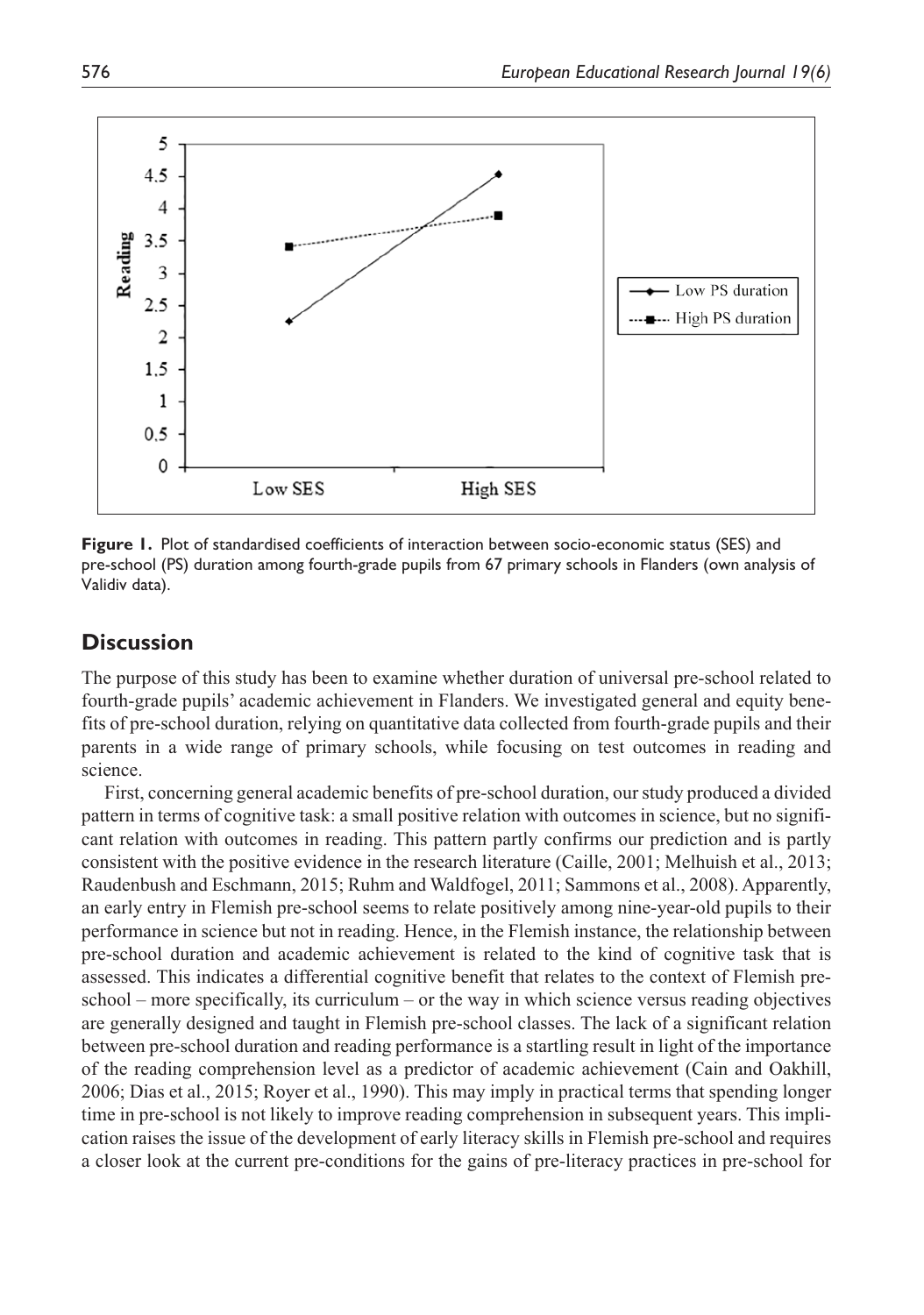literacy skills in the later school career (Justice et al., 2008; Lonigan and Shanahan, 2009; Strickland and Riley-Ayers, 2006).

Second, our study revealed that pre-school duration mitigated the positive relation of parental SES to reading performance. In other words, in terms of their reading children who spent longer time in pre-school are less affected by their socio-economic background than children who spent fewer years in pre-school. This result is in keeping with previous research (Becker, 2011; Hirsch, 2004; Raudenbush and Eschmann, 2015) and supports the assumption that an earlier start in universal pre-school relates to equity gains benefiting pupils from low-SES backgrounds.

Third, the data suggest that differential relations between pre-school duration and linguistic or immigrant backgrounds relate, instead, to parental SES. Since there is consistent evidence in the literature for a positive correlation between family SES and literacy in the home (Ergül et al., 2017; Liu et al., 2018; Ren and Hu, 2011; Silinskas et al., 2012), underachievement in reading comprehension may be more related to lower SES than a language-minority or immigrant background per se.

Fourth, the finding of non-significant equity benefits of participation in Flemish universal preschool for academic achievement at age nine for the immigrant and language background variables is inconsistent with the findings from the previous Flemish study (DOV, 2016), showing positive relations between pre-school duration and, respectively, school readiness or language skills at age six and grade retention at age eight. However, the native-language children in the non-participation subgroup constituted a small group (7 from a total of 36). Thus, the result regarding language background should be viewed with caution. This issue needs further investigation in light of the scarcity of studies to date, which examined these specific background variables in primary education, as well as the overall mixed evidence for equity benefits in regard to immigrant and minority-language status in secondary school (Drange and Telle, 2010; Fredriksson et al., 2010; OECD, 2010).

Fifth, the absence of equity benefits in most cases may indicate that initial achievement gaps are sustained in the short term. However, three other explanations are likely. First of all, initial gains in pre-school attained for certain sub-groups may have washed out entirely by fourth grade. Indeed, the trend of a catch-up effect in pre-school fading out in primary school has been evidenced in longitudinal studies (Blanden et al., 2016; Melhuish et al., 2015). Secondly, children from an immigrant or language-minority background may not be served to a sufficient degree by universal pre-school learning environments. Time is to be spread over large, often mixed groups of children with various backgrounds, needs and levels. This dilutes the amount of attention and care that minority children need to accelerate the pace of their learning and catch up with the other children. This interpretation is consistent with Green and Mostafa's (2011) claim that social gaps in performance are mitigated only by high levels of pre-school provision, where children from less advantaged families get more or better quality provision than those from advantaged families. This raises the issue whether universal pre-school is a more effective approach than targeted pre-school to take care of disadvantaged children, as, indeed, has been questioned in some previous studies (Carta and Rizzica, 2018; Haeck et al., 2015). In addition to this, the 'schoolified' pedagogical approach of Flemish pre-school where children are taught in formalised learning environments (Van Laere, 2017) and in relatively large groups (Hulpia et al., 2014) may not be conducive to creating a more equity-based approach to boosting academic success. A third likely explanation lies in the variation in the quality of education across the pre-schools. Lower quality of education in pre-schools catering to large groups of disadvantaged children may be an influencing factor. Unfortunately, this study lacks information on specific pre-school features. Nonetheless, there is strong international evidence that the immediate effectiveness and sustained school success of pre-school provision are connected to its process quality, particularly the features of curriculum, learning environment, teacher–child interactions in the classroom and parent involvement (Burger, 2010; Camilli et al., 2010; Felfe and Lalive, 2014; Hall et al., 2013; Melhuish et al., 2015; Sabol et al., 2013; Sammons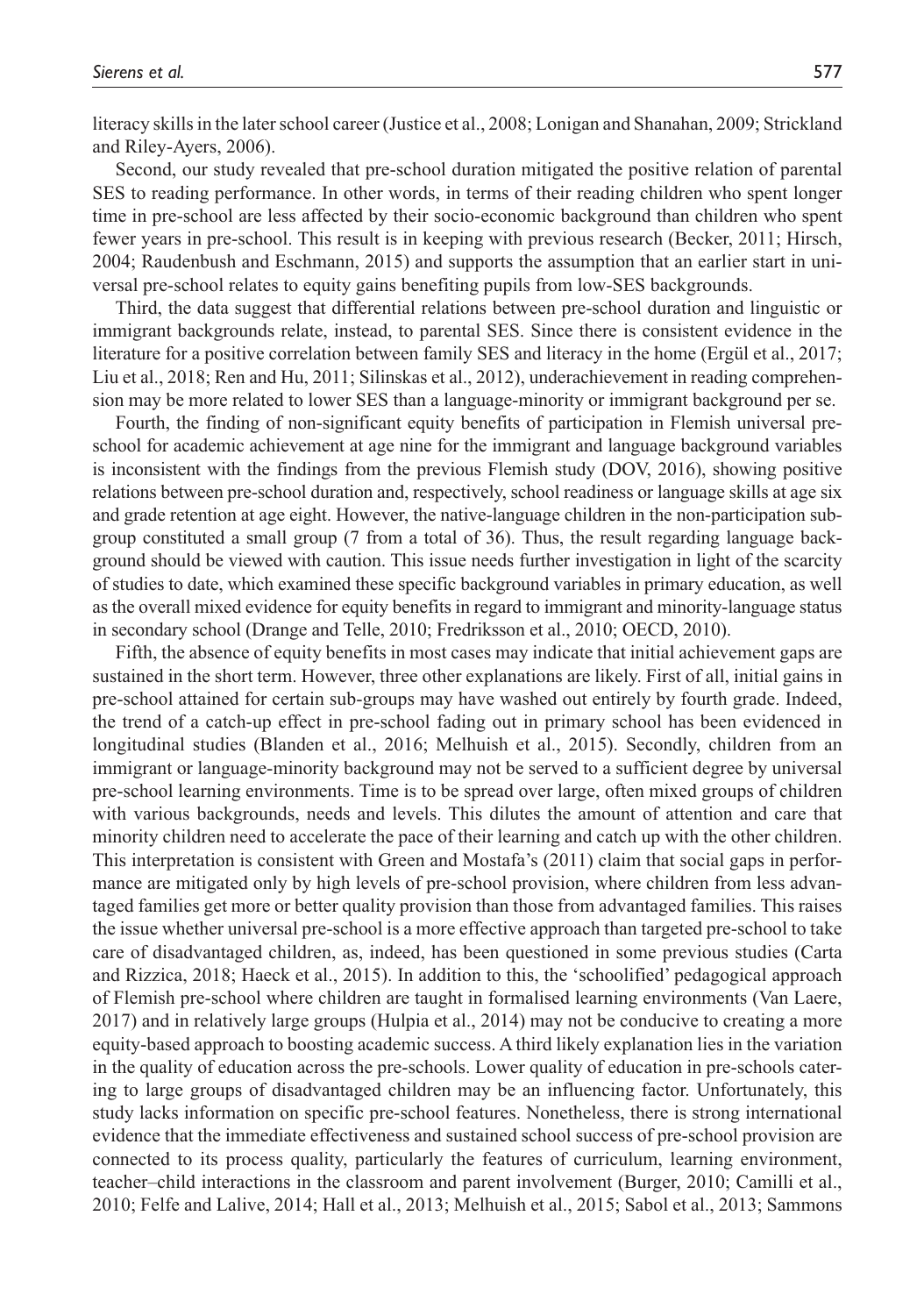et al., 2008). Since quality mediates the benefits of pre-school provision, the academic benefit of increasing pre-school attendance may be largely dependent on its pedagogical quality. Recent qualitative research conducted in four Flemish pre-schools educating children from poor families can illustrate this point. It demonstrated that in entry classes for 2.5- to three-year-olds, linguistic interactions between teachers and children, and among the children, provided few learning opportunities, which lacked, moreover, the high quality in language input and interaction that is needed to adequately develop academic language proficiency (Peleman et al., 2020; see also Roose et al., 2014).

# *Limitations*

A number of limitations to this study are worth mentioning. First, given the observational nature of the data, the relationship between pre-school duration and future academic performance must be understood as covariance between variables and cannot be interpreted in causal terms. Second, given the small size of the sub-sample of children who did not enter pre-school in the first year (or never attended), there is not much variation in terms of duration. Hence, it is quite conceivable that we measured the relationship between academic outcomes and attending pre-school in itself, rather than the intensive margin in terms of number of years. Third, the data concerning pre-school participation were based on self-reporting by the parents. Additionally, among the parents from lower SES and immigrant groups who reported having sent their child to pre-school from the first year, there may have been those whose children attended less frequently. This implies that equal duration of pre-school may, in fact, cover unequal rates of *exposure* across various groups (DOV, 2016; Leseman, 2002; Loeb et al., 2007), which could bias the data. Finally, we relied on a merely global approach to estimating the relationship between pre-school participation and academic outcomes. Since the present study had a retrospective design, we were not able to assess characteristics of the pre-schools that the participating children attended in the past.

# *Implications for research*

The present study has implications for future research. Detailed comparative studies are needed to address the question of which factors determine why attendance in universal pre-school attains equity effects in certain countries, contexts, systems and curricular subjects, but not in other ones, and for certain pupil categories, but not for other ones. In this regard, we can surely assent the assertion by McLeod et al. (2018) that the uneven nature of the research may reflect the variability over the literature in terms of the nature, quality and context of the pre-school programmes examined; the study design; the quality of the research methodology; and other issues. This study suggests that the factors of level of participation, outcome measure and student background arguably deserve further exploration.

### *Implications for policy design*

This study on universal pre-school in Flanders may suggest implications for policy design. Nonetheless, given the limitations of the current study, some caution is necessary.

First, considering that the size of the group of children entering pre-school late or not is relatively small, policy measures aimed at maximum pre-school participation of children from disadvantaged backgrounds can have only a minimal positive impact when it comes to reducing initial or subsequent achievement gaps (DOV, 2016; Raad Basisonderwijs, 2012).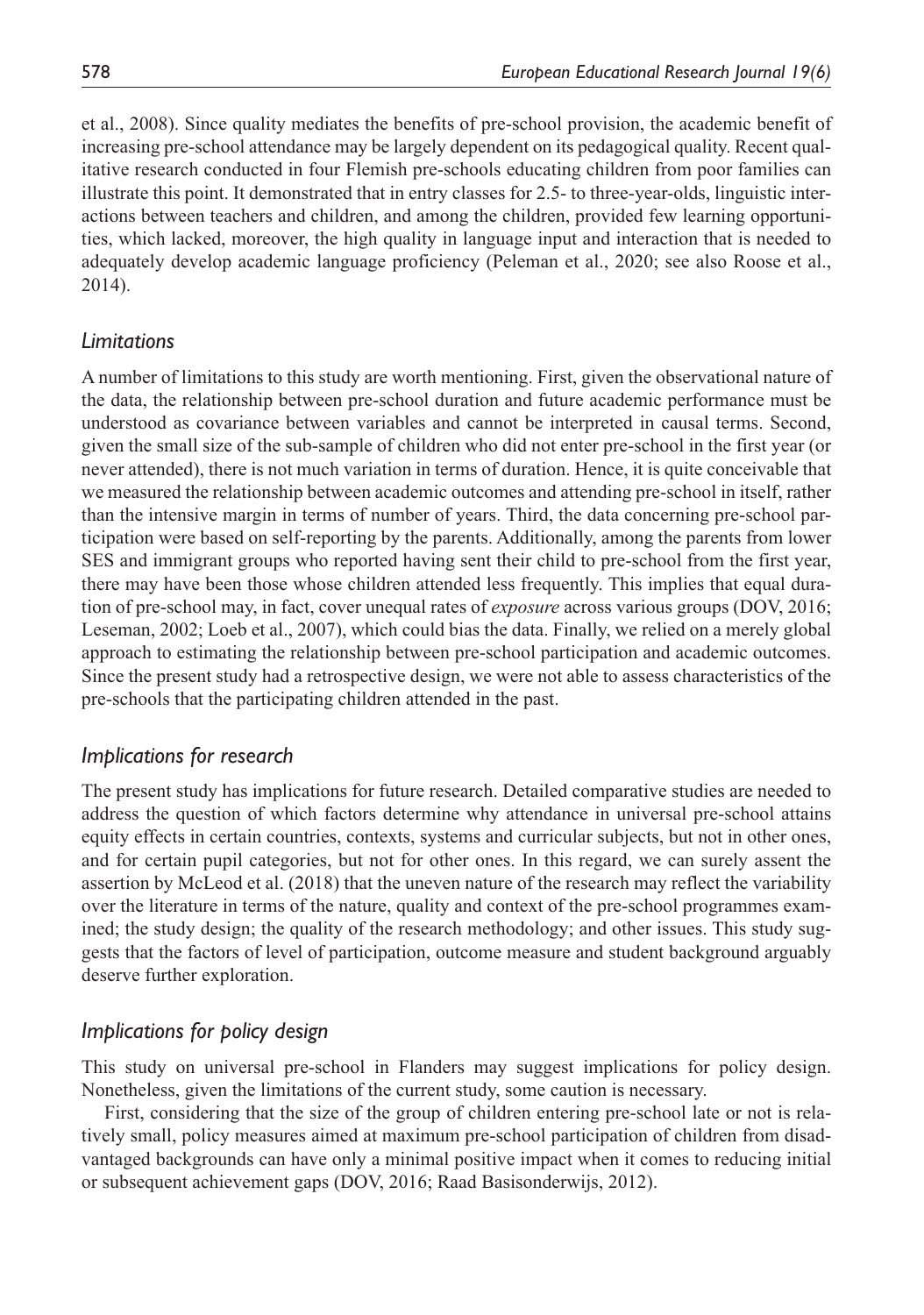Second, the (suggestive) result of this study that early pre-school entry did not favour pupils speaking other home languages than Dutch from underachievement in their later school career makes it likely that increasing the exposure of young minority-language children to the majority language by sending them to pre-school as early as possible, is not the royal road to acquire the academic language abilities needed to succeed in primary school and thereafter.

Third, the result that pre-school attendance contributes to reducing the gap in later reading comprehension outcomes between pupils from low-SES and high-SES families suggests that investment in developing early literacy practices and policies is likely to be a more adequate strategy than focusing one-sidedly on an early start in pre-school for immigrant children in order to accelerate their acquisition of the Dutch language.

Finally, we discuss the relevance of the findings emerging from this Flemish case study within a wider European policy context. First of all, regarding European (sub-)states where universal pre-school systems have attained high participation rates, we argue that the key to equitable education for low-SES/immigrant-minority children will be improving the *quality* of education in pre-school, rather than merely or predominantly maximising pre-school participation (for recommendations, see Hattie, 2009; Van den Branden, 2012). Nevertheless, if the provision of universal pre-school has not reached general levels yet, it remains important to expand its provision by enrolling all young children, regardless of background from an early age. Additionally, we can learn from the Flemish case that its 'schoolified' approach to preschool pedagogy may be questioned from an equity perspective. European countries where ECEC systems are currently undergoing 'schoolification' tendencies (e.g. Denmark, France, Norway, Sweden, UK) should at least be aware of concurring pedagogical risks. Over the last decade, many researchers have debated the possible effects of 'schoolification' on pre-school pedagogies. Two effects that have raised concern are downplaying the attention given to the caring dimension of pre-school education and the tendency to focus on cognitive and language learning in an academic, decontexualised way (Van Laere, 2017). Our data seem to suggest that Flemish pre-school education may guarantee some mild general academic benefits in the short run, but, at the same time, this seems not to go hand in hand with improved outcomes for children with an immigrant or language-minority background. If this – suggestive – result could be backed with more solid data resulting from future research, this may support the argument that the relationship between 'schoolification' of pre-school education and striving for more educational equity is at odds.

## **Conclusion**

This study has provided new data on the relationship between universal pre-school attendance and academic outcomes at primary-education level in a European high-income society where pre-school enrolment approaches general levels. This issue is relevant from an equity policy perspective – namely, from the part that children's pre-school experience is expected to play in countering persistent socio-economic, ethnic and linguistic disparities in education. We found that in Flanders the general relationship between universal pre-school attendance and academic outcomes at age nine depended on the academic subject (science or reading) assessed. The finding that pre-school duration moderated the relation between SES and reading outcomes indicates that children who spent longer time in pre-school are less affected by their socio-economic background than children who attend less or no time in pre-school. The science performance of pupils from immigrant or language-minority backgrounds seems to benefit from longer pre-school participation, but only in an amount comparable to their nonimmigrant or majority-language counterparts. The results suggest that the gains of early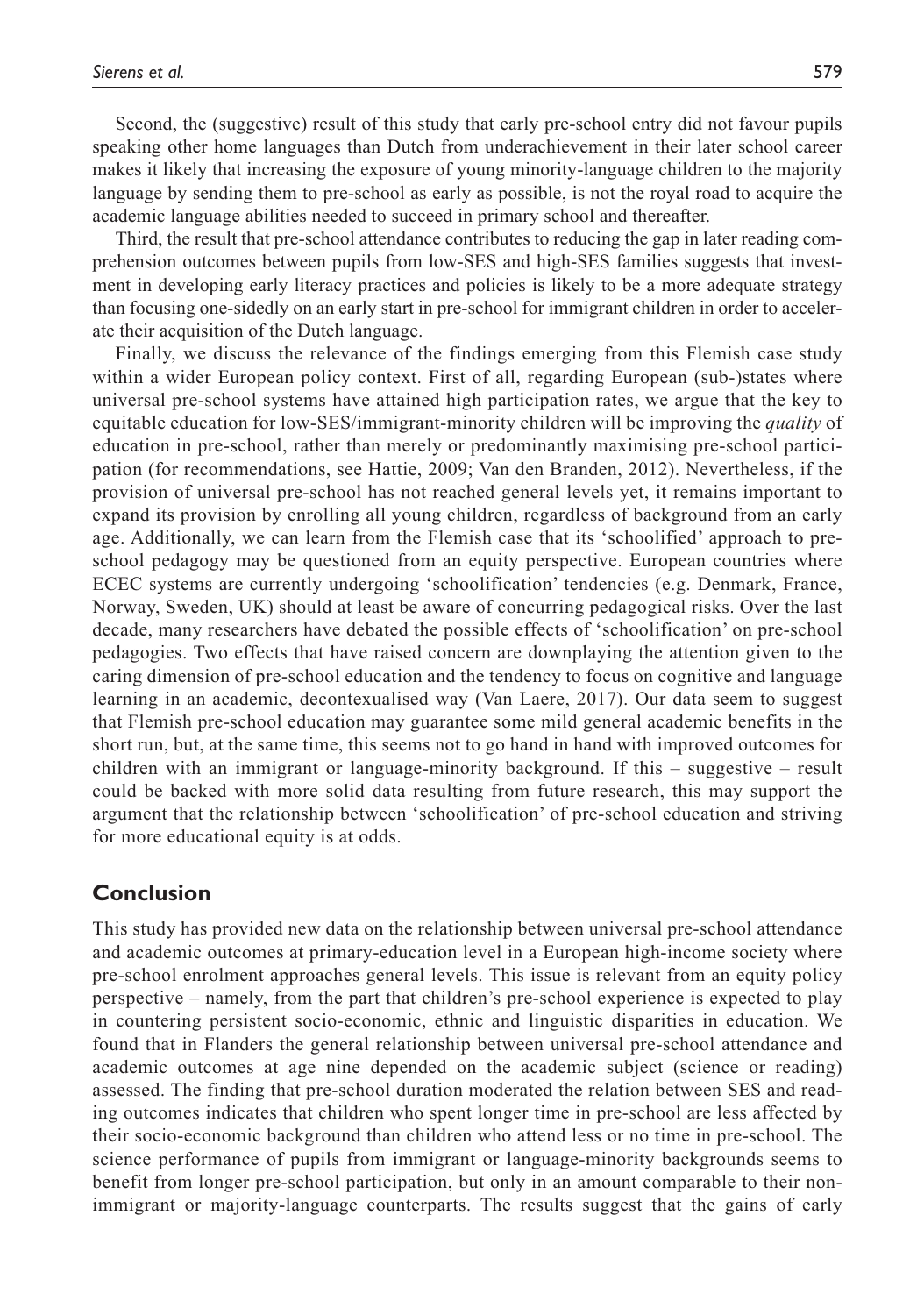inclusion policies may be only minimal in terms of narrowing the existing achievement gaps. Instead, a more comprehensive package of strategies, relating to both quantity and quality of pre-school education, would be necessary to provide equitable learning opportunities to the great majority of disadvantaged immigrant-background children whose participation in preschool is an established fact. This implication might be especially applicable to European educational contexts that show consistently high levels of pre-school participation of disadvantaged societal groups and are characterised by a 'schoolified' approach to pre-school pedagogy.

#### **Declaration of conflicting interests**

The author(s) declared no potential conflicts of interest with respect to the research, authorship, and/or publication of this article.

#### **Funding**

The authors disclosed receipt of the following financial support for the research, authorship, and/or publication of this article: This work was supported by the Agency for Innovation by Science and Technology (Flanders) (Grant Number 110008).

#### **ORCID iD**

Sven Sierens **b** <https://orcid.org/0000-0002-3781-6498>

#### **Note**

1. We thank an anonymous reviewer, who expressed concern about unobserved selection effects. There may be a relationship between pre-school duration and academic performance. Yet, it may simply be that parents who send their children to pre-school are generally more interested in education and learning, and perhaps also more likely to read for their child and/or engage the child in educational activities – all attributes that have a positive effect on academic performance. We conducted additional analyses using data from the parents' questionnaire to handle this type of selection. One-way analysis of variance was used to determine whether the means of the four pre-school duration categories (Table 1) significantly differed from each other in regard to parents' educational involvement and reading behaviour. *Educational involvement* was measured through a scale constructed from five items ('I'll make sure my child does his/her homework'; 'I'll make sure my child is studying'; 'I keep track of the points my child scores on tasks, tests and exams'; 'I'm interested in what happens at my child's school'; 'I'm interested in what my child learns at school'). The scale's internal consistency was acceptable (Cronbach's  $\alpha$  = .72). The *F*-test produced no significant relation between educational involvement and levels of preschool duration,  $F(3, 1504) = 0.22$ ,  $p > 0.05$ . The *parents' reading behaviour* was assessed using two questions from the questionnaire: 'How often do you read a book in Dutch?' and 'How often do you read a book in another language?'. The *F*-tests showed no significant relations between, respectively, reading books in Dutch  $(F(3, 1462) = 0.91, p > .05)$  and reading books in another language  $(F(3, 1468))$ 1.50,  $p > .05$ ) and pre-school duration levels. Thus, there were no statistical differences in educational involvement and reading behaviour between parents who enrolled their children earlier in pre-school and those who did it later or not. We concluded that no selection effects occurred for these two background characteristics. However, there is a caveat: the parental features were measured when the child was in fourth grade, thus disregarding possible changes in parents' behaviour that took place since the child's pre-school years.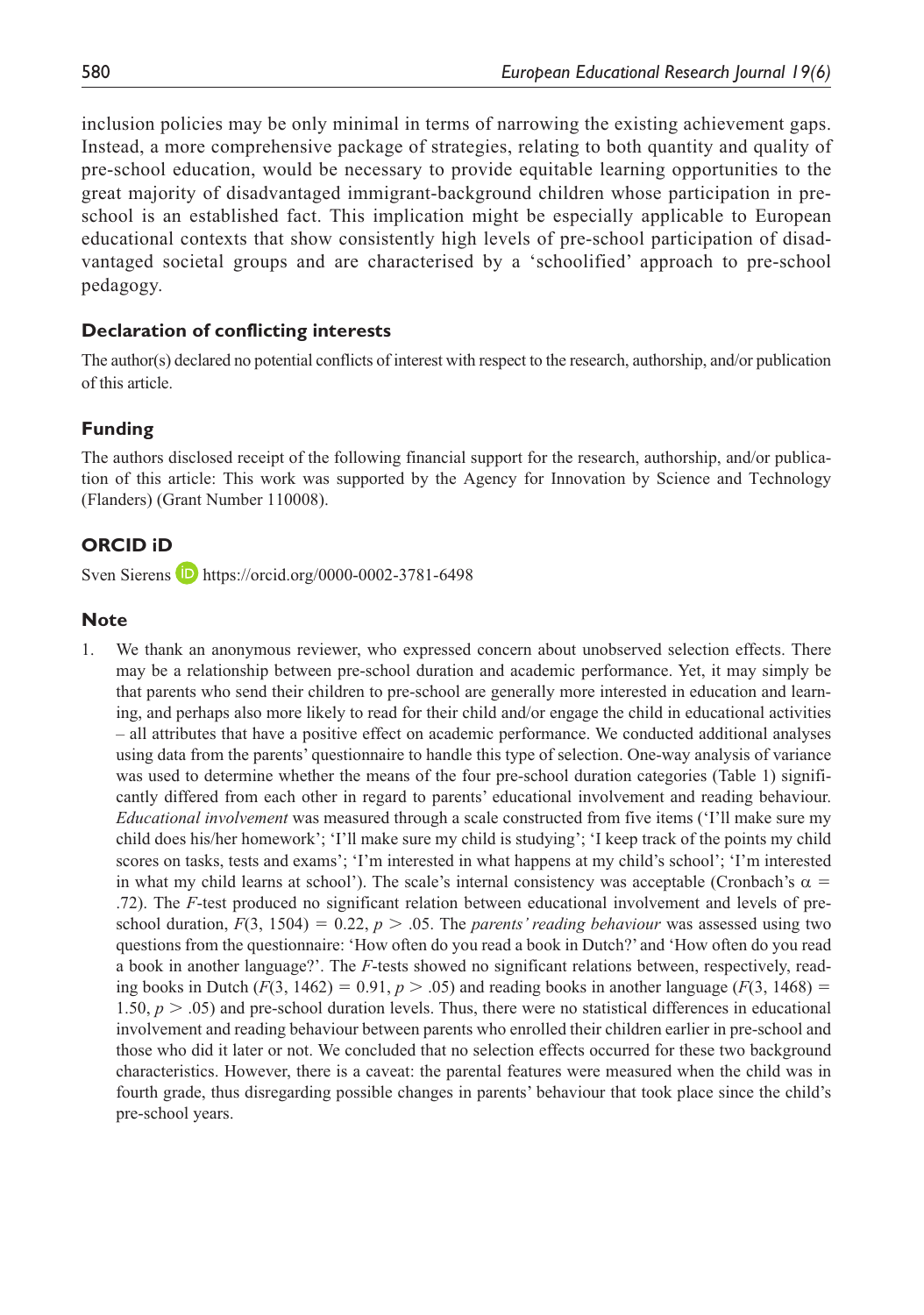#### **References**

- Agirdag O and Vanlaar G (2018) Does more exposure to the language of instruction lead to higher academic achievement? A cross-national examination. *International Journal of Bilingualism* 22(1): 123–137.
- Agirdag O, Van Avermaet P and Van Houtte M (2013) School segregation and math achievement: A mixedmethod study on the role of self-fulfilling prophesies. *Teachers College Record* 115(3): 1–50.
- Agirdag O, Yazici Z and Sierens S (2015) Trends in pre-school enrolment in Turkey: Unequal access and differential consequences. *Comparative Education* 51(4): 537–554.
- Aronson J, Zimmerman J and Carlos L (1998) Improving student achievement by extending school: Is it just a matter of time? Paper prepared for WestEd, San Francisco, CA. Available at: [https://wested.org/](https://wested.org/online_pubs/po-98-02.pdf) [online\\_pubs/po-98-02.pdf](https://wested.org/online_pubs/po-98-02.pdf) (accessed 9 July 2018).
- Baert S and Cockx B (2013) Pure ethnic gaps in educational attainment and school to work transitions: When do they arise? *Economics of Education Review* 36: 276–294.
- Baker BD (2001) Gifted children in the current policy and fiscal context of public education: A national snapshot and state-level equity analysis of Texas. *Educational Evaluation and Policy Analysis* 23(3): 229–250.
- Barnett WS (2010) Universal and targeted approaches to pre-school education in the United States. *International Journal of Child Care and Education Policy* 4(1): 1–12.
- Barnett WS (2011) Effectiveness of early educational intervention. *Science* 333(6045): 975–978.
- Becker B (2011) Social disparities in children's vocabulary in early childhood: Does pre-school education help to close the gap? *British Journal of Sociology* 62(1): 69–88.
- Becker B, Klein O and Biedinger N (2013) The development of cognitive, language and cultural skills from age 3 to 6: A comparison between children of Turkish origin and children of native-born German parents and the role of immigrant parents' acculturation to the receiving society. *American Education Research Journal* 50(3): 616–649.
- Black S, Devereux P, Løken K, et al. (2010) The perils of pre-school? The effect of child care on academic performance. Norwegian School of Economics, IZA and CEE, Bergen. Available at: [https://www.](https://www.researchgate.net/publication/228851766_The_Perils_of_Pre-School_The_Effect_of_Child_Care_on_Academic_Performance) researchgate.net/publication/228851766 The Perils of Pre-School The Effect of Child Care on Academic Performance (accessed 26 June 2016).
- Blanden J, Del Bone E, McNally S, et al. (2016) Universal pre-school education: The case of public funding with private provision. *The Economic Journal* 126(592): 682–723.
- Brusselmans-Dehairs C and Valcke M (2004). *TIMSS 2003: Grade 4 Vrijgegeven items Wetenschappen*. Ghent: Department of Educational Studies, Ghent University.
- Burger K (2010) How does early childhood care and education affect cognitive development? An international review of the effects of early interventions for children from different social backgrounds. *Early Childhood Research Quarterly* 25(2): 140–165.
- Caille J-P (2001) Scolarisation à 2 ans et réussite de la carrière scolaire au début de l'école élémentaire. *Éducations et Formations* (60): 7–18.
- Cain K and Oakhill J (2006) Profiles of children with specific reading comprehension difficulties. *British Journal of Educational Psychology* 76(4): 683–696.
- Camilli G, Vargas S, Ryan S, et al. (2010) Meta-analysis of the effects of early education interventions on cognitive and social development. *Teachers College Record* 112(3): 579–620.
- Carroll JB (1963) A model of school learning. *Teachers College Record* 64(8): 723–733.
- Carta F and Rizzica L (2018) Early kindergarten, maternal labor supply and children's outcomes: Evidence from Italy. *Journal of Public Economics* 158(C): 79–102.
- Cotton K (1989) *Educational time factors*. School Improvement Research Series, Series IV, Close-Up, 8, Education Northwest, Portland, OR. Available at: [http://educationnorthwest.org/sites/default/files/](http://educationnorthwest.org/sites/default/files/EducationalTimeFactors.pdf) [EducationalTimeFactors.pdf](http://educationnorthwest.org/sites/default/files/EducationalTimeFactors.pdf) (accessed 9 July 2018).
- Crevits H (2014) *Beleidsnota 2014-2019 Ingediend door Mevrouw Hilde Crevits, Viceminister-President van de Vlaamse Regering, Vlaams Minister van Onderwijs*. Brussels: Departement Diensten voor het algemeen Regeringsbeleid, afdeling Communicatie.
- Crevits H (2016) *Actieplan Kleuterparticpatie: Elke Dag Kleuteronderwijs Telt*. Brussels: Flemish Minister of Education and Training.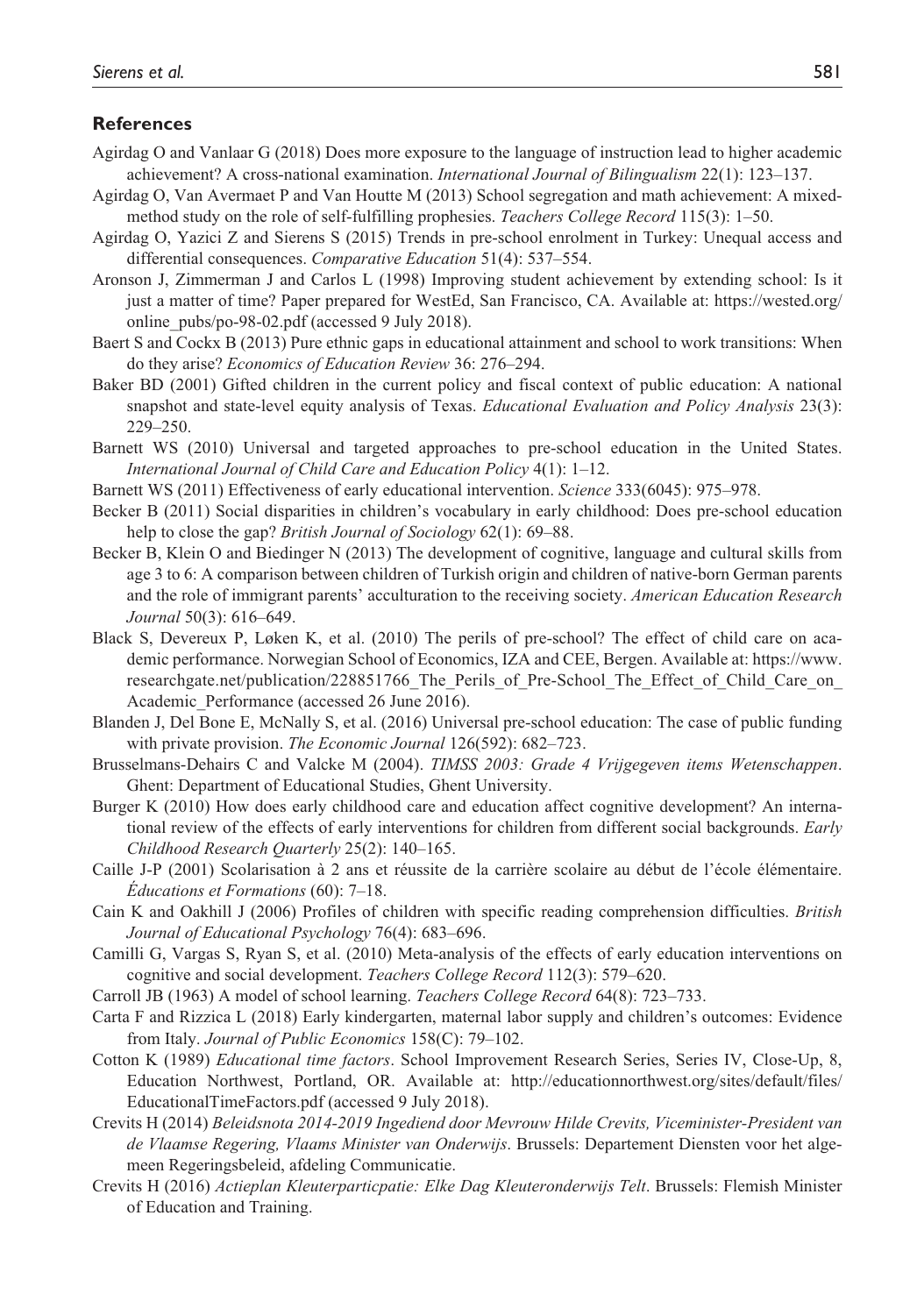- Dawson JF (2014) Moderation in management research: What, why, when and how. *Journal of Business and Psychology* 29(1): 1–19.
- DOV (2016) *Onderzoek naar Kleuterparticipatie: Eindrapport*. Brussels: Departement Onderwijs en Vorming (DOV).
- Department of Educational Studies (2010) *PISA in Focus 1: Heeft participatie aan kleuteronderwijs een invloed op de leesvaardigheid van 15-jarigen?* Research paper, Ghent University, Belgium. Available at: [http://www.pisa.ugent.be/uploads/assets/90/1372239307223-PISA%20belang%20kleuteronderwijs.](http://www.pisa.ugent.be/uploads/assets/90/1372239307223-PISA%20belang%20kleuteronderwijs.pdf) [pdf](http://www.pisa.ugent.be/uploads/assets/90/1372239307223-PISA%20belang%20kleuteronderwijs.pdf) (accessed 24 June 2013).
- Dias NM, Montiel JM and Seabra AG (2015) Development and interactions among academic performance, word recognition, listening, and reading comprehension. *Psicologia Reflexão e Crítica* 28: 404–415.
- Drange N and Telle K (2010) *The effect of pre-school on the school performance of children from immigrant families: Results from an introduction of free pre-school in two districts in Oslo*. Discussion Papers No. 631, Statistics Norway, Research Department. Available at: [https://www.ssb.no/a/publikasjoner/pdf/DP/](https://www.ssb.no/a/publikasjoner/pdf/DP/dp631.pdf) [dp631.pdf](https://www.ssb.no/a/publikasjoner/pdf/DP/dp631.pdf) (accessed 19 July 2013).
- Drange N, Havnes T and Sandør AMJ (2016) Kindergarten for all: Long run effects of a universal intervention. *Economics of Education Review* 53: 164–181.
- Dumas C and Lefranc A (2012) Early schooling and later outcomes: Evidence from pre-school extension in France. In: Ermisch J, Jäntti M and Smeeding T (eds) *From Parents to Children: The Intergenerational Transmission of Advantage*. New York: Russell Sage Foundation, 164–189.
- Enders CK and Bandalos DL (2001) The relative performance of full information maximum likelihood estimation for missing data in structural equation models. *Structural Equation Modeling* 8: 430–457.
- Ergül C, Sarıca AD, Akoğlu G, et al. (2017) The home literacy environments of Turkish kindergarteners: Does SES make a difference? *International Journal of Instruction* 10: 187–202.
- Fairchild AJ and MacKinnon DP (2009) A general model for testing mediation and moderation effects. *Prevention Science* 10(2): 87–99.
- Felfe C and Lalive R (2014) *Does early child care help or hurt children's development?* IZA Discussion Paper No. 8484. Available at: <http://ftp.iza.org/dp8484.pdf> (accessed 27 June 2018).
- Felfe C, Nollenberger N and Rodríguez-Planas N (2015) Can't buy mummy's love? Universal childcare and children's long-term cognitive development. *Journal of Population Economics* 28(2): 393–422.
- Fitzpatrick MD (2008) Starting school at four: The effect of universal pre-kindergarten on children's academic achievement. *The B. E. Journal of Economic Analysis & Policy* 8(1): Article 46. Available at: <http://www.bepress.com/bejeap/vol8/iss1/art46>(accessed 4 July 2013).
- Fredriksson P, Hall C, Johansson E-A, et al. (2010) Do pre-school interventions further the integration of immigrants? Evidence from Sweden. In: Johansson E-A (ed) *Essays on Schooling, Gender, and Parental Leave*. Uppsala: Department of Economics, Uppsala University, 45–68.
- Ganzeboom HBG, de Graaf PM and Treiman DJ (1992) A standard international socio-economic index of occupational status. *Social Science Research* 21(1): 1–56.
- Goodman A and Sianesi B (2005) Early education and children's outcomes: How long do the impacts last? *Fiscal Studies* 26(4): 513–548.
- Gormley WT Jr, Gayer T, Phillips D, et al. (2005) The effects of universal pre-K on cognitive development. *Developmental Psychology* 41(6): 872–884.
- Gormley WT Jr, Phillips D and Gayer T (2008) Pre-school programs can boost school readiness. *Science* 320(5884): 1723–1724.
- Green A and Mostafa T (2011) *Pre-school education and care—A win-win policy?* LLakes Research Paper 32, Centre for Learning and Life Chances in Knowledge Economies and Societies, London, UK. Available at: [http://tarekmostafa.net/wp-content/uploads/2011/09/Green\\_Mostafa\\_preschool.pdf](http://tarekmostafa.net/wp-content/uploads/2011/09/Green_Mostafa_preschool.pdf) (accessed 16 September 2013).
- Haeck C, Pierre Lefebvre P and Merrigan P (2015) Canadian evidence on ten years of universal preschool policies: The good and the bad. *Labour Economics* 36(C): 137–157.
- Hall J, Sylva K, Sammons P, et al. (2013) Can pre-school protect young children's cognitive and social development? Variation by center quality and duration of attendance. *School Effectiveness and School Improvement* 24(2): 155–176.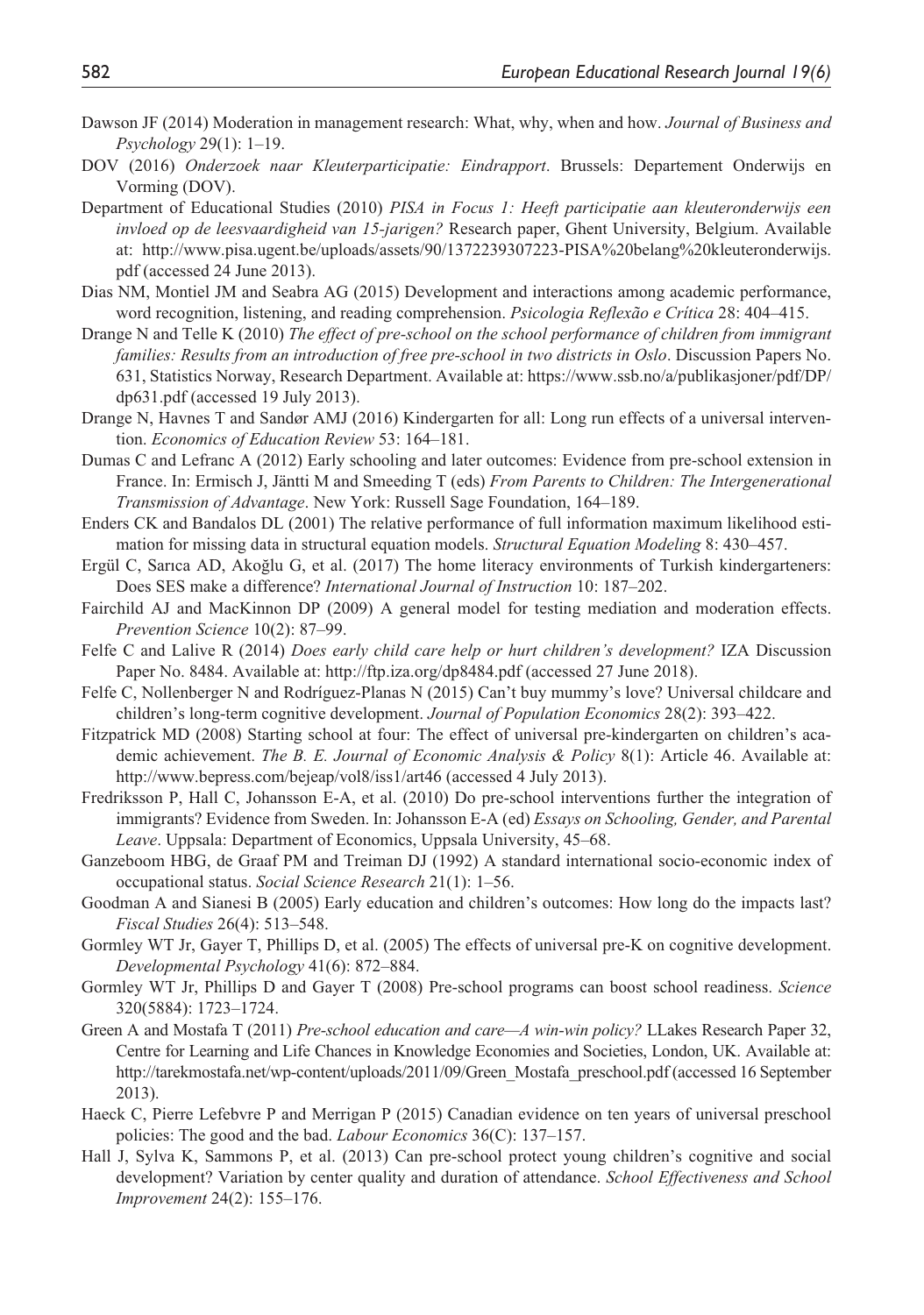- Haslip M (2018) The effects of public pre-kindergarten attendance on pre-literacy achievement: A district study. *International Journal of Child Care and Educational Policy* 12(1): 1–19.
- Hattie JAC (2009) *Visible Learning: A Synthesis of over 800 Meta-Analyses Relating to Achievement*. Abingdon, Oxon: Routledge.
- Havnes T and Mogstad M (2011) No child left behind: Subsidized child care and children's long-run outcomes. *American Economic Journal: Economic Polic*y 3(2): 97–129.
- Heckman JJ (2006) Skill formation and the economics of investing in disadvantaged children. *Science* 312(5782): 1900–1902.
- Hirsch ED (2004) *Equity effects of very early schooling in France*. Available at: [http://www.coreknowledge.](http://www.coreknowledge.org/mimik/mimik_uploads/documents/95/EquityEffectsofVeryEarlySchoolinginFrance.pdf) [org/mimik/mimik\\_uploads/documents/95/EquityEffectsofVeryEarlySchoolinginFrance.pdf](http://www.coreknowledge.org/mimik/mimik_uploads/documents/95/EquityEffectsofVeryEarlySchoolinginFrance.pdf) (accessed 7 April 2014).
- Hulpia H, Peeters J and Van Landeghem G (2014) *Study on the Effective Use of Early Childhood Education and Care in Preventing Early School Leaving. Case Study Report: Flanders*. Brussels: European Commission DG E&C.
- Jacobs D and Rea A (2011) *Verspild Talent: De Prestatiekloof in het Secundair Onderwijs Tussen Allochtone en Andere Leerlingen Volgens het PISA-Onderzoek 2009*. Brussels: King Baudouin Foundation.
- Justice LM, Mashburn A, Hamre B, et al. (2008) Quality of language and literacy instruction in preschool classrooms serving at-risk pupils. *Early Childhood Research Quarterly* 23(1): 51–68.
- Kagitcibasi C, Sunar D, Bekman S, et al. (2009) Continuing effects of early enrichment in adult life: The Turkish Early Enrichment Project 22 years later. *Journal of Applied Developmental Psychology* 30(6): 764–779.
- Lazzari A and Vandenbroeck M (2013) *Literature Review of the Participation of Disadvantaged Children and Families in the ECEC Services in Europe (Appendix 1)*. Brussels: European Commission, Directorate-General for Education and Culture.
- Leseman P (2002) *Early Childhood Education and Care for Children from Low-Income or Minority Backgrounds*. Paris: Organisation for Economic Co-operation and Development.
- Liu C, Georgiou GK and Manolitsis G (2018) Modeling the relationships of parents' expectations, family's SES, and home literacy environment with emergent literacy skills and word reading in Chinese. *Early Childhood Research Quarterly* 43: 1–10.
- Loeb S, Bridges M, Bassok D, et al. (2007) How much is too much? The influence of pre-school centers on children's social and cognitive development. *Economics of Education Review* 26(1): 52–66.
- Lonigan CJ and Shanahan T (2009) *Executive Summary of the Report of the National Early Literacy Panel*. Jessup, MD: National Institute for Literacy. Available at: [https://lincs.ed.gov/publications/pdf/](https://lincs.ed.gov/publications/pdf/NELPSummary.pdf) [NELPSummary.pdf](https://lincs.ed.gov/publications/pdf/NELPSummary.pdf) (accessed 15 October 2018).
- McLeod FH, Horwood LJ, Boden JM, et al. (2018) Early childhood education and later educational attainment and socioeconomic wellbeing outcomes to age 30. *New Zealand Journal of Educational Studies* 53(2): 257–273.
- MacSwan J, Thompson MS, Rolstad K, et al. (2017) Three theories of the effects of language education programs: An empirical evaluation of bilingual and English-only policies. *Annual Review of Applied Linguistics* 37: 218–240.
- Magnuson K, Ruhm C and Waldfogel J (2007a) Does prekindergarten improve school preparation and performance? *Economics of Education Review* 26(1): 33–51.
- Magnuson K, Ruhm C and Waldfogel J (2007b) The persistence of pre-school effects: Do subsequent classroom experiences matter? *Early Childhood Research Quarterly* 22(1): 18–38.
- Manning M, Homel R and Smith C (2010) A meta-analysis of the effects of early developmental prevention programs in at-risk populations on non-health outcomes in adolescence. *Children and Youth Services Review* 32(4): 506–519.
- Marjanovic Umek L, Kranjc S, Fekonja U, et al. (2006) Quality of the pre-school and home environment as a context of children's language development. *European Early Childhood Education Research Journal* 14(1): 131–147.
- Melhuish E and Barnes J (2012) Preschool programs for the general population. In: Tremblay RE, Boivin M and Peters RD (eds) *Encyclopedia on Early Childhood Development*. Available at: [http://www.](http://www.child-encyclopedia.com/preschool-programs/according-experts/preschool-programs-general-population)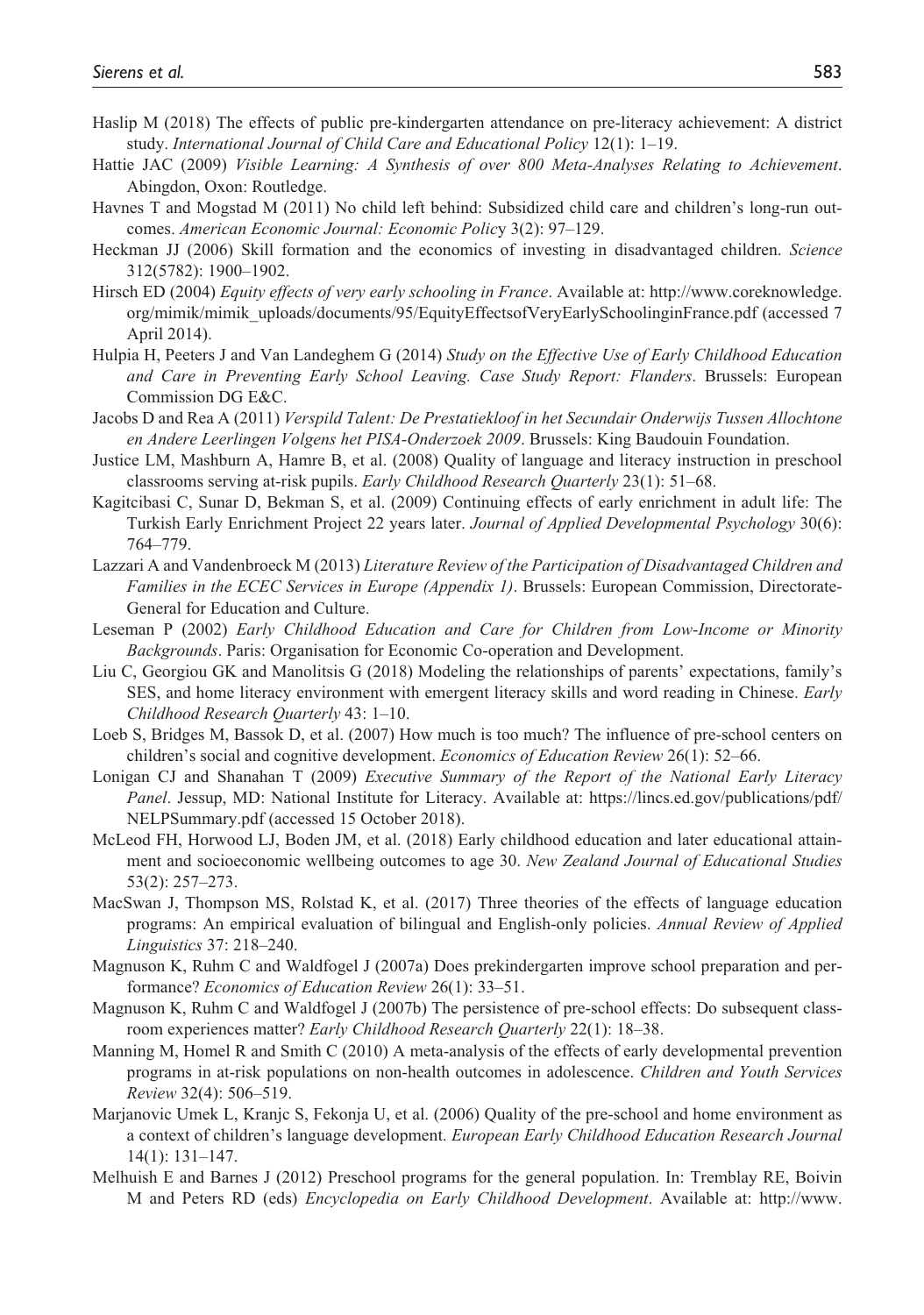[child-encyclopedia.com/preschool-programs/according-experts/preschool-programs-general-population](http://www.child-encyclopedia.com/preschool-programs/according-experts/preschool-programs-general-population)  (accessed 27 November 2018).

- Melhuish E, Ereky-Stevens K, Petrogiannis K, et al. (2015) *A Review of Research on the Effects of Early Childhood Education and Care (ECEC) on Child Development*. Utrecht: CARE project – Curriculum and Quality Analysis and Impact Review of European Early Childhood Education and Care Available at: https://ecec-care.org/fileadmin/careproject/Publications/reports/CARE\_WP4\_D4\_\_1\_review\_of\_effects [of\\_ecec.pdf](https://ecec-care.org/fileadmin/careproject/Publications/reports/CARE_WP4_D4__1_review_of_effects_of_ecec.pdf) (accessed 13 August 2018).
- Melhuish EC, Quinn L, Sylva K, et al. (2013) Pre-school affects longer term literacy and numeracy: Results from a general population longitudinal study in Northern Ireland. *School Effectiveness and School Improvement* 24(2): 234–250.
- Mostafa T and Green A (2012) *Measuring the impact of universal pre-school education on literacy performance scores*. LLakes Research Paper 36, Centre for Learning and Life Chances in Knowledge Economies and Societies, London, UK. Available at: [http://tarekmostafa.net/wp-content/uploads/2011/09/Mostafa-](http://tarekmostafa.net/wp-content/uploads/2011/09/Mostafa-Green_preschpisa.pdf)[Green\\_preschpisa.pdf](http://tarekmostafa.net/wp-content/uploads/2011/09/Mostafa-Green_preschpisa.pdf) (accessed 25 June 2013).
- Nelson G, Westhues A and MacLeod J (2003) A meta-analysis of longitudinal research on pre-school prevention programs for children. *Prevention & Treatment* 6(5): 1–35.
- Nores M and Barnett WS (2010) Benefits of early childhood interventions across the world: (Under)Investing in the very young. *Economics of Education Review* 29: 271–282.
- OECD (2010) *PISA 2009 Results: Overcoming Social Background—Equity in Learning Opportunities and Outcomes (Volume II)*. Paris: Organisation for Economic Co-operation and Development.
- OECD (2011) Does participation in pre-primary education translate into better outcomes at school? *PISA in Focus* (1): 1–4. Available at: [https://read.oecd-ilibrary.org/education/does-participation-in-pre-primary](https://read.oecd-ilibrary.org/education/does-participation-in-pre-primary-education-translate-into-better-learning-outcomes-at-school_5k9h362tpvxp-en#page1)education-translate-into-better-learning-outcomes-at-school 5k9h362tpvxp-en#page1 (accessed 24 June 2013).
- OECD (2013) *PISA 2012 Results: Excellence Through Equity. Giving Every Student the Chance to Succeed (Volume II)*. Paris: Organisation for Economic Co-operation and Development.
- Peleman B, Vandenbroeck M and Van Avermaet P (2020) Early learning opportunities for children at risk of social exclusion: Opening the black box of preschool practice. *European Early Childhood Education Research Journal* 28(1): 21–42.
- Prater MA (1992) Increasing time-on-task in the classroom: Suggestions for improving the amount of time learners spend in on-task behaviors. *Intervention in School and Clinic* 28(1): 22–27.
- Pulinx R, Van Avermaet P and Agirdag O (2017) Silencing linguistic diversity: The extent, the determinants and consequences of the monolingual beliefs of Flemish teachers. *International Journal of Bilingual Education and Bilingualism* 20(5): 542–556.
- Raad Basisonderwijs (2012) *Beleidsinitiatieven Kleuterparticipatie: Een Balans*. Brussels: Flemish Education Council.
- Raine A, Venables PH, Dalais C, et al. (2001) Early educational and health enrichment at age 3–5 years is associated with increased autonomic and central nervous system arousal and orienting at age 11 years: Evidence from the Mauritius Child Health Project. *Psychophysiology* 38: 254–266.
- Raudenbush SW and Eschmann RD (2015) Does schooling increase or reduce social inequality? *Annual Review of Sociology* 41: 443–470.
- Ren L and Hu G (2011) A comparative study of family social capital and literacy practices in Singapore. *Journal of Early Childhood Literacy* 13: 98–130.
- Roose I, Pulinx R and Van Avermaet P (2014) *Kleine Kinderen, Grote Kansen: Hoe Kleuterleraars Leren Omgaan met Armoede en Ongelijkheid*. Brussels: King Baudouin Foundation.
- Rose E (2010) *The Promise of Preschool: From Head Start to Universal Pre-Kindergarten*. New York: Oxford University Press.
- Royer JM, Marchant HG, Sinatra GM, et al. (1990) The prediction of college course performance from reading comprehension performance: Evidence for general and specific prediction factors. *American Educational Research Journal* 27(1): 158–179.
- Ruhm C and Waldfogel J (2011) *Long-term effects of early childhood care and education*. IZA Discussion Paper No. 6149, Bonn, Germany. Available at: <http://ftp.iza.org/dp6149.pdf>(accessed 4 July 2013).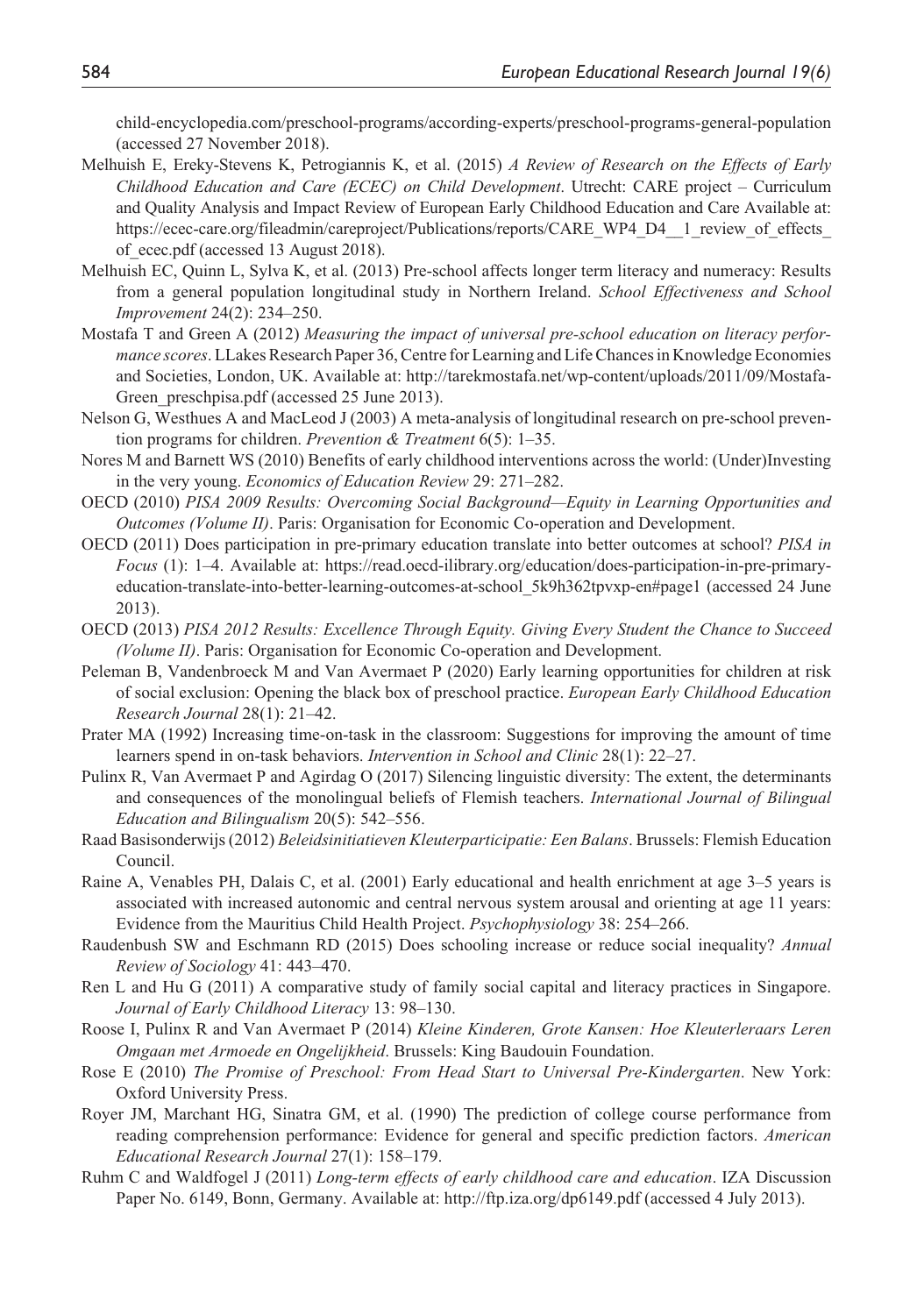- Sabol TJ, Soliday Hong SL, Pianta RC, et al. (2013) Can rating pre-K programs predict children's learning? *Science* 341(6148): 845–846.
- Sammons P, Sylva K, Melhuish E, et al. (2008) *Influences on Children's Attainment and Progress in Key Stage 2: Cognitive Outcomes in Year 6*. London: DCSF. Available at: [https://ro.uow.edu.au/cgi/viewcontent.cgi](https://ro.uow.edu.au/cgi/viewcontent.cgi?article=2805&context=sspapers) [?article=2805&context=sspapers](https://ro.uow.edu.au/cgi/viewcontent.cgi?article=2805&context=sspapers) (accessed 12 September 2013).
- Silinskas G, Lerkkanen MK, Tolvanen A, et al. (2012) The frequency of parents' reading-related activities at home and children's reading skills during kindergarten and grade 1. *Journal of Applied Developmental Psychology* 33: 302–310.
- Smet P (2009) *Onderwijs—Samen Grenzen Verleggen voor Elk Talent: Beleidsnota 2009–2014*. Brussels: Flemish Minister of Education, Youth, Equal Opportunities, and Brussels Affairs.
- Smet P (2010) *Beleidsbrief Onderwijs 2010-2011 ingediend door de heer Pascal Smet, Vlaams minister van Onderwijs, Jeugd, Gelijke Kansen en Brussel*, Vlaams Parlement, stuk 745 (2010-2011) – no. 1 filed 26 October 2010.
- Spiess CK, Büchel F and Wagner GG (2003) Children's school placement in Germany: Does kindergarten attendance matter? *Early Childhood Research Quarterly* 18: 255–270.
- Staphorsius G and Krom R (1998) *Cito Toetsen Begrijpend Lezen*. 2nd ed. Arnhem: Citogroep.
- Strickland D and Riley-Ayers S (2006) *Early literacy: Policy and practice in the preschool years* (reprint from Preschool Policy Brief published by the National Institute for Early Education Research at Rutgers University, April 2006). Available at: [http://www.readingrockets.org/article/early-literacy-policy-and](http://www.readingrockets.org/article/early-literacy-policy-and-practice-preschool-years)[practice-preschool-years](http://www.readingrockets.org/article/early-literacy-policy-and-practice-preschool-years) (accessed 15 October 2018).
- Tucker-Drob EM (2012) Pre-schools reduce early academic-achievement gaps: A longitudinal twin approach. *Psychological Science* 23(3): 310–319.
- Van den Branden K (2012) Sustainable education: Basic principles and strategic recommendations. *School Effectiveness and School Improvement* 23(3): 285–304.
- Vandenbroucke F (2004) *Vandaag Kampioen in Wiskunde, Morgen Ook in Gelijke Kansen: Beleidsnota 2004–2009 Onderwijs en Vorming*. Brussels: Ministry of the Flemish Community, Administration of Chancery and Information.
- Vandenbroucke F (2007) *De Lat Hoog voor Talen in Iedere School: Goed voor de Sterken, Sterk voor de Zwakken*. Brussels: Minister of Flemish Education.
- Van Der Wildt A, Van Avermaet P and Van Houtte M (2017) Multilingual school population: Ensuring school belonging by tolerating multilingualism. *International Journal of Bilingual Education and Bilingualism* 20(7): 868–882.
- Van Houtte M (2004) Why boys achieve less at school than girls: The difference between boys' and girls' academic culture. *Educational Studies* 30(2): 159–173.
- Van Laere E, Aesaert K and van Braak J (2014) The role of students' home language in science achievement: A multilevel approach. *International Journal of Science Education* 36(16): 2772–2794.
- Van Laere K (2017) *Conceptualisations of care and education in early childhood education and care*. PhD Thesis, Ghent University, Belgium.
- Vlaams Parlement (1997) Decreet basisonderwijs. *Belgisch Staatsblad*, 17 April, 8972 (last updated 9 July 2018).
- Vlaamse Regering (1997) Besluit van de Vlaamse regering tot bepaling van de ontwikkelingsdoelen en de eindtermen van het gewoon basisonderwijs. *Belgisch Staatsblad*, 28 August, 22008–22012 (last updated on 19 August 2015).
- Weiland C and Yoshikawa H (2013) Impacts of a prekindergarten program on children's mathematics, language, literacy, executive function, and emotional skills. *Child Development* 84(6): 2112–2130.
- Wong V, Cook T, Barnett S, et al. (2008) An effectiveness-based evaluation of five state pre-kindergarten programs. *Journal of Policy Analysis and Management* 27(1): 122–154.
- Zigler E, Gilliam WS and Jones SM (ed) (2006) *A Vision for Universal Preschool Education*. Cambridge: Cambridge University Press.